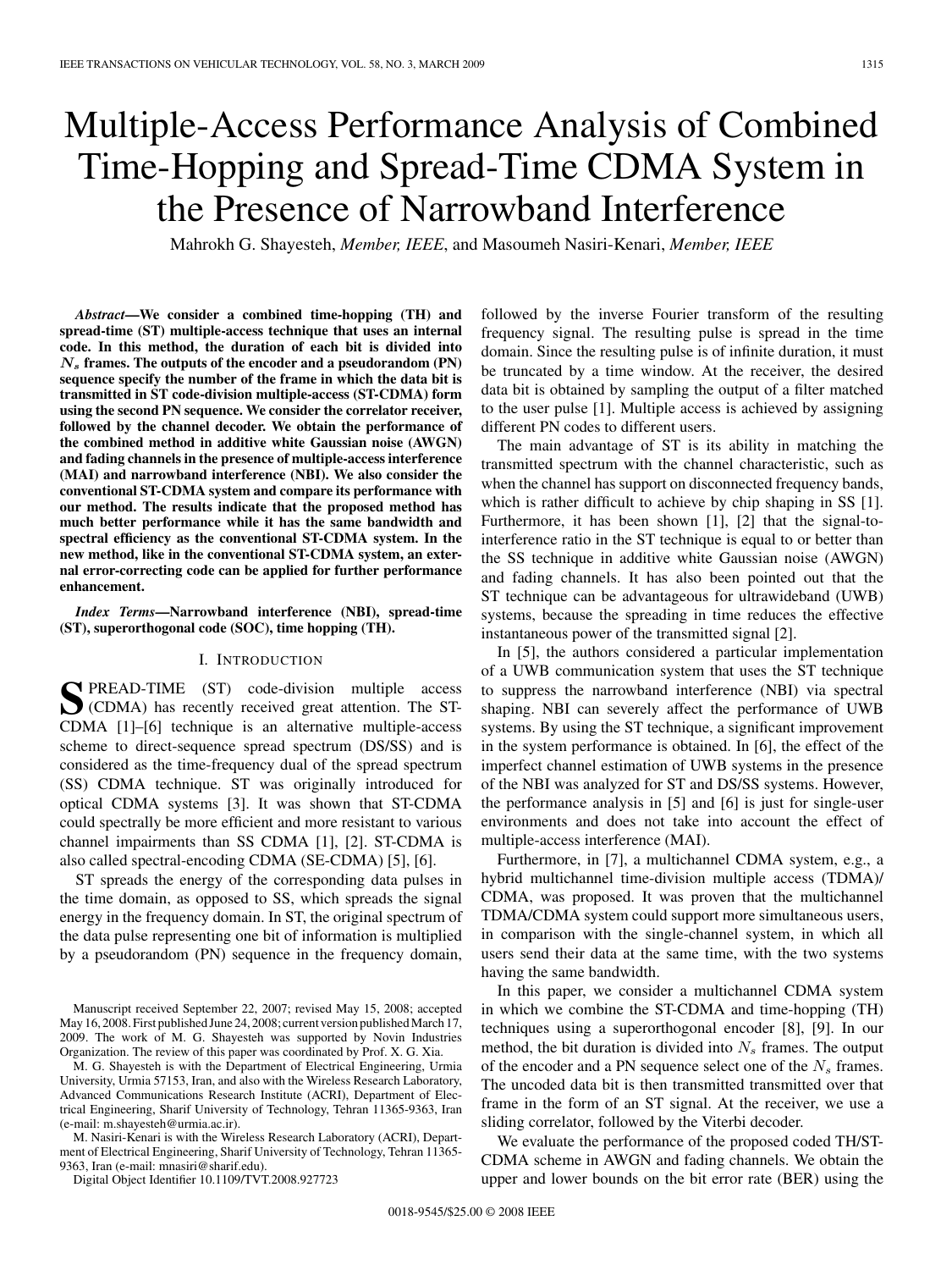

Fig. 1. Block diagram of the proposed system for user  $k$ .

Beaulieu series [10]. In addition to the MAI and thermal noise, we also consider the effect of NBI, in which the interference is received in part of the bandwidth of the desired user's signal. A similar internally coded scheme for the TH–UWB–CDMA and multicarrier frequency-hopping CDMA systems has been considered in [11] and [12]. However, the application, analysis, and, consequently, the results obtained in this paper are quite different from those in [11] and [12].

For comparison, we also consider the conventional ST-CDMA system, in which the data bit is transmitted over the whole bit time using the ST technique. The results indicate that the proposed method performs much better without requiring extra bandwidth. It is also demonstrated that the proposed method can significantly suppress the effect of the NBI. Furthermore, we provide some simulation results, which confirm our analytical results. In addition, we evaluate the performance of the proposed TH/ST-CDMA method and the conventional ST in UWB communication systems using the UWB channel model introduced in [13]. It is shown that the channel model considered in this paper well approximates the model in [13]. It must be noted that, in our method, like in any conventional multiple-access method, an external error-correcting code can be applied for further performance improvement.

This paper is organized as follows: In the next section, the model of the proposed system is described. In Sections III and IV, we obtain the performance of the proposed method in the fading and AWGN channels, respectively. In Section V, we provide some numerical results. Finally, Section VI concludes this paper.

### II. SYSTEM DESCRIPTION

Fig. 1 shows the block diagram, time axis division of the proposed method, and a typical spectrum of the data, NBI, and PN sequence. The duration of each bit  $T$  is divided into  $N_s$  frames, each with duration  $T_f$ ; therefore,  $T = N_s T_f$ . Two PN sequences are assigned to each user. The data bit of the user k is applied to a superorthogonal encoder [8], [9] with a constraint length of K, which produces  $2^{K-1}$  different symbols. The encoder output, which we consider as a symbol, is then added in modulo  $2^{K-1}$  with the first PN sequence PN<sup>k</sup>, where PN<sup>k</sup> uniformly takes on the integer values between 0 where  $PN_1^k$  uniformly takes on the integer values between 0 and  $2^{K-1} - 1$ . The result determines one of the  $N_s$  frames; hence,  $N_s = 2^{K-1}$ . Then, in the selected frame, the data bit is transmitted in ST-CDMA form using the second PN spreading sequence  $PN_2^k(f)$ , which is applied in the frequency domain.<br>The spectrum of  $PN_2^k(f)$  has a bandwidth of W (the same as The spectrum of  $PN_2^k(f)$  has a bandwidth of W (the same as<br>that of the data spectrum) and is segmented into N. (2 equalthat of the data spectrum) and is segmented into  $N_h/2$  equalfrequency chips, each with duration  $\Omega_c$  as

$$
PN_2^k(f) = \sum_{i=-N_h/2}^{N_h/2-1} c_{2,i}^k rect\left(\frac{f - (i+1/2)\Omega_c}{\Omega_c}\right)
$$
 (1)

where  $c_{2,i}^k$  is the spreading sequence of the kth user in the frequency domain, which takes on the values  $\pm 1$  with equal probability, and  $rect(x)$  is the rectangle function defined in the interval (−1/2, 1/2). Noting Fig. 1, if we choose  $\Omega_c = 2/T_f$ , then we have  $W = \Omega_c N_h/2 = N_h/T_f$ . We observe that the original spectrum of the data  $P(f)$ , which has a bandwidth of W, is multiplied by  $PN_{2}^{k}(f)$ , i.e., spectral encoding is used.<br>Then the inverse Fourier transform is applied i.e. Then, the inverse Fourier transform is applied, i.e.,

$$
q^{k}(t) = F^{-1}\left\{Q^{k}(f)\right\} = F^{-1}\left\{P(f) \text{PN}_{2}^{k}(f)\right\}.
$$
 (2)

The resulting pulse  $q^k(t)$  is sent to the selected frame. To have real  $q^k(t)$ , we must have  $c_{2,i}^k = c_{2,-i-1}^k$ . It is worth mentioning<br>that since the handwidth is limited the time duration of  $g^k(t)$ that, since the bandwidth is limited, the time duration of  $q^k(t)$ is infinite. Thus, it is necessary to apply a time window so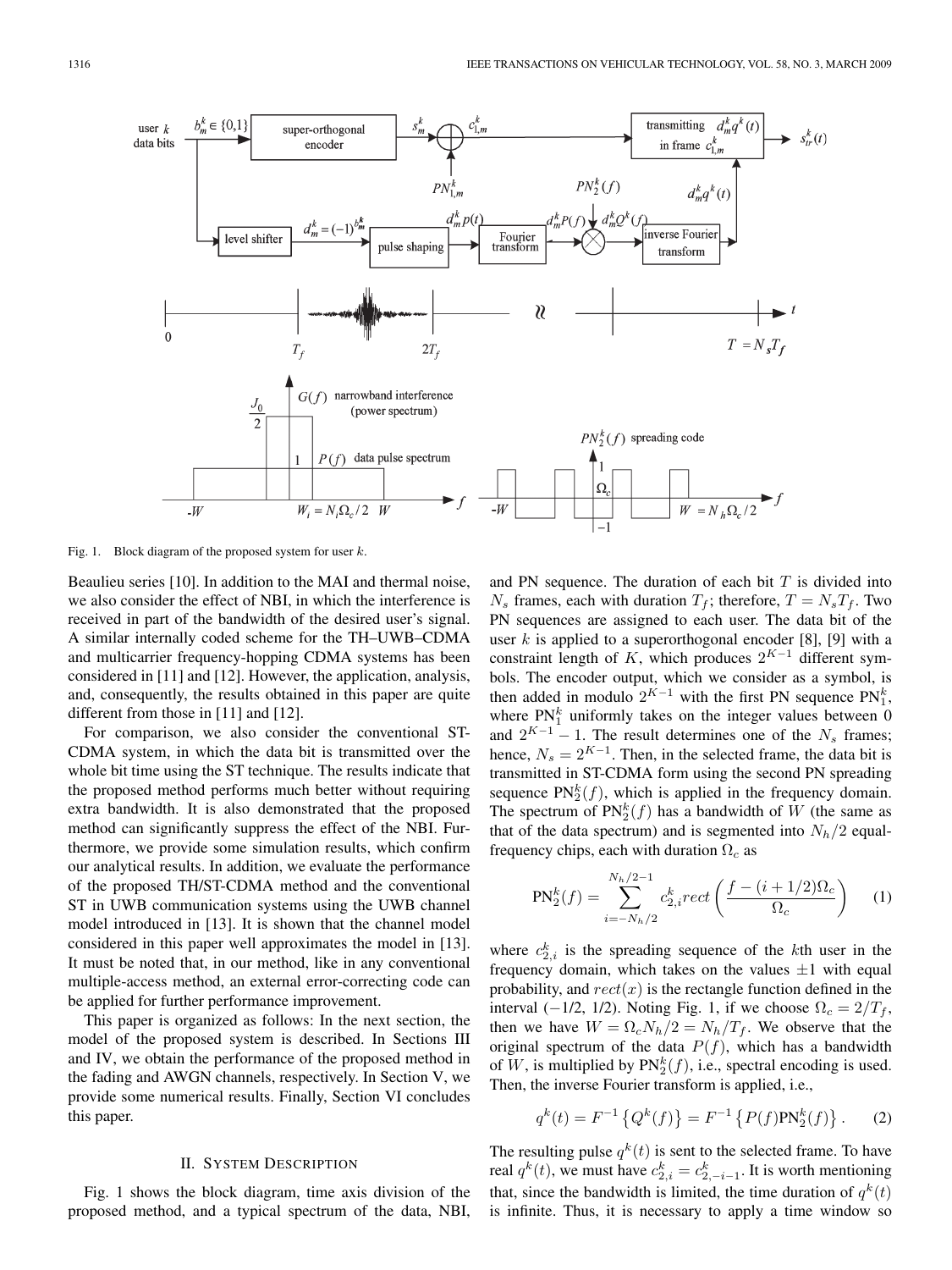that its duration falls within one frame. However, it is shown [1] that, using a rectangular  $P(f)$ , 90% of the energy of pulse  $q^k(t)$  falls within duration  $T_f$  and that intersymbol interference is zero at times  $hT_f$ , where h is an integer number. Of course, a  $P(f)$  other than the rectangular  $P(f)$  that confines more than 90% of the energy within this interval can be selected. Hence, we can neglect the effect of the window. Furthermore, it is demonstrated [4] that the signal-to-interference ratios with and without windowing are the same. Note that data pulse  $p(t)$  has a duration of approximately  $1/W = (T_f)/(N_h)$ , and after time spreading, it is changed to the transmitted pulse  $q^k(t)$  with a time duration of about  $T_f = 2/\Omega_c$ . Thus, the spreading of  $N_h$ times (the number of frequency chips) is obtained in the time domain. More details on the ST signal are presented in [1] and [2]. In the proposed system, we have

Duty Cycle = 
$$
\frac{T_f}{T} = \frac{1}{N_s}
$$
;  $N_s = 2^{K-1}$ ;  $\Omega_c = 2/T_f$  (3)  
Processing Gain

Processing Gain

$$
= \frac{T = \text{duration of one bit}}{(1/W) = \text{duration of original data pulse } p(t)}
$$
  
=  $\frac{N_s T_f}{T_f/N_h} = N_s N_h.$  (4)

The transmitted signal of user  $k$  can be written as

$$
s_{\text{tr}}^{k}(t) = \sum_{m} d_{m}^{k} q^{k} \left( t - c_{1,m}^{k} T_{f} - m T \right)
$$
 (5)

where  $d_m^k = (-1)^{b_m^k}$  and  $b_m^k \in \{0, 1\}$  is the mth data bit of the  $k$ th user and  $c^k$  determines the frame in which the desired kth user, and  $c_{1,m}^k$  determines the frame in which the desired signal is transmitted.  $c_{1,m}^k$  takes on values ranging from 0 to  $N_s - 1$ , and it is determined based on the superorthogonal encoder output and PN1 sequence as

$$
c_{1,m}^k = \left(s_m^k + \text{PN}_{1,m}^k\right) \text{modulo } N_s \tag{6}
$$

where  $s_m^k$  and  $\text{PN}_{1,m}^k$  are the coded symbol and the first PN sequence component of user  $k$  at the mth bit interval, respectively (see Fig. 1).

#### *A. Channel Model*

We consider a downlink transmission. The channel is, in general, frequency selective in the whole bandwidth, i.e.,  $(\Delta f)_c \ll$  $W = N_h \Omega_c / 2$ , where  $(\Delta f)_c$  is the channel coherence bandwidth [14]. However, if  $\Omega_c \ll (\Delta f)_c$ , i.e., the chip frequency width is less than the channel coherence bandwidth, we can assume that the channel response is frequency nonselective in each frequency chip. Thus, the frequency response of the channel for user  $k$  can be modeled as [2]

$$
H(f) = \sum_{n=-N_h/2}^{N_h/2-1} \alpha_n rect\left(\frac{f - (n+1/2)\,\Omega_c}{\Omega_c}\right); \ \alpha_n = \beta_n e^{j\theta_n} \tag{7}
$$

where  $\alpha_n = \beta_n e^{j\theta_n}$  is the complex coefficient of the channel in the *n*th frequency chip;  $\beta_n$  is the random amplitude (note that  $\beta_n = \beta_{-n-1}$ , which is assumed to have a Rayleigh distribution with  $E(\beta_n^2) = \sigma^2$ ; and  $\theta_n$  is the random phase with

uniform distribution over [0,  $2\pi$ ). The random variables  $\beta_n$ and  $\theta_n$  are also stochastically independent. The accuracy of the preceding model depends on bandwidth  $W$ , the number of frequency chips  $N_h$  used in bandwidth  $W$ , and the shape of the channel frequency response [2]. Generally, there is a correlation between  $\beta_n$  and  $\beta_{n'}$ . However, here, the channel coefficients are assumed to be uncorrelated random variables. We also assume that the channel is slowly Rayleigh fading so that the channel parameters remain constant during at least one symbol interval and can correctly be estimated. The received signal can be written as

$$
r(t) = \sum_{k=1}^{N_u} s_{\text{tr}}^k(t) \otimes h(t) + J(t) + n(t)
$$
  
= 
$$
\sum_{k=1}^{N_u} \sum_m d_m^k q^k (t - c_{1,m}^k T_f - mT) \otimes h(t) + J(t) + n(t)
$$
 (8)

where  $\otimes$  denotes the convolution operator,  $N_u$  is the number of active users, and  $J(t)$  is the NBI. We assume that the NBI is a zero-mean Gaussian random process with bandwidth  $W_i$ , which is a fraction of the desired user's bandwidth  $W$ . In the preceding equation,  $n(t)$  is the zero-mean AWGN with twosided power spectral density  $N_0/2$ . We assume the same energy for all active users.

Without loss of generality, we assume that the first user is the desired user. Fig. 2 shows the block diagram of the receiver. It is assumed that the receiver knows the second PN code and can exactly estimate the channel characteristic. At the receiver, the received signal is convolved with  $h<sup>*</sup>(-t)$  (the superscript  $*$ denotes the complex conjugate), and then, a sliding correlator with the base signal as

$$
v_{i,h}(t) = q^1(t - hT_f - iT), \qquad h = 0, 1, \dots, N_s - 1 \quad (9)
$$

which moves over the  $N_s$  frames in each bit interval, is used. Note that  $v_{i,h}^1(t)$  depends only on PN2. The correlator output in frame h during interval  $(iT)(i+1)T$  is obtained as frame h during interval  $(iT, (i + 1)T)$  is obtained as

$$
R_{i,h} = \int_{iT + hT_f}^{iT + (h+1)T_f} \{r(t) \otimes h^*(-t)\} v_{i,h}(t) dt
$$
  
= 
$$
\int_{-\infty}^{\infty} F\{r(t)\} H^*(f) Q^{1*}(f) e^{j2\pi(iT + hT_f)f} df
$$
  
= 
$$
S_{i,h} + I_{i,h} + J_{i,h} + n_{i,h}, \qquad h = 0, 1, ..., N_s - 1
$$
 (10)

where  $S_{i,h}$ ,  $I_{i,h}$ ,  $J_{i,h}$ , and  $n_{i,h}$  are the correlator output due to the desired user, MAI, NBI, and noise, respectively. These values, i.e.,  $R_{i,h}$ , are then used for the branch metric calculations of the trellis diagram of the underlying convolution code. That is, let  $M_{i,h}$  be the metric assigned to the branch with an output symbol of  $h$  at the *i*th time interval; then

$$
M_{i,h} = R_{i,h}.\tag{11}
$$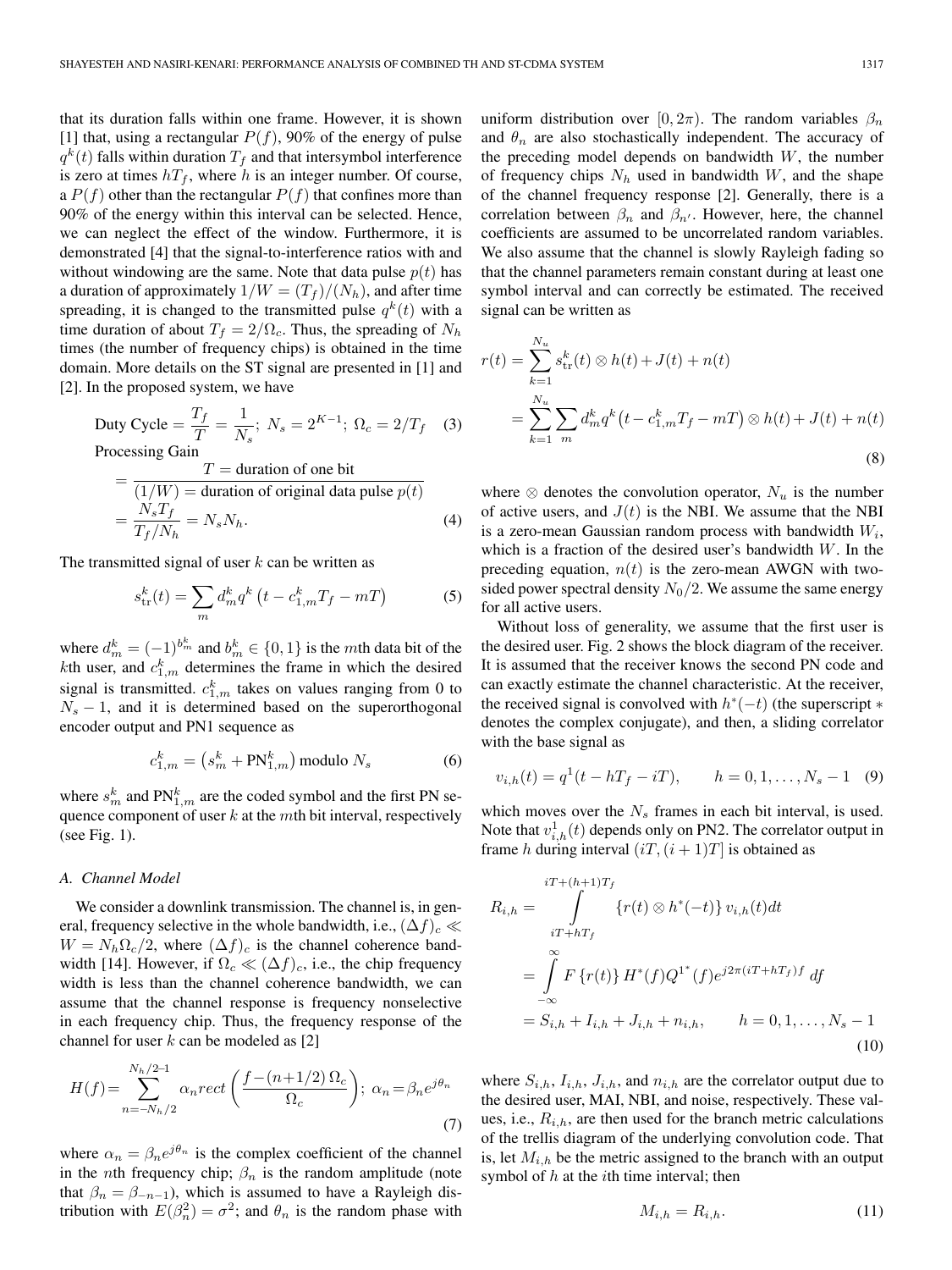

#### Fig. 2. Block diagram of the receiver for the first (desired) user.

Now, we obtain the correlator output due to the desired signal, interference, and noise in the fading channel. For the AWGN channel, i.e.,  $H(f)=1$ , the results obtained for the fading channel can be applied by setting fading coefficients  $\alpha_n = \beta_n e^{j\theta_n}$  equal to 1. Without loss of generality, we consider interval  $(0, T)$ , and for simplicity, we drop index  $i = 0$  in the rest of this paper.

*1) Output Due to the Desired User:* From (10), the correlator output due to the first (desired) user in interval  $(0, T)$  and at frame  $h$  is easily obtained as

$$
S_h = \int_{iT + (h+1)T_f}^{iT + (h+1)T_f} \{s_{\text{tr}}^1(t) \otimes h(t) \otimes h^*(-t)\} v_{i,h}(t) dt
$$
  
\n
$$
= \int_{-\infty}^{\infty} S_{\text{tr}}^1(f)H(f)H^*(f)Q^{1*}(f)e^{j2\pi f hT_f} df
$$
  
\n
$$
= \int_{-W}^{W} \left( \sum_m d_m^1 e^{-j2\pi f mT} e^{-j2\pi f c_{1,m}^1 T_f} \right)
$$
  
\n
$$
\times |H(f)|^2 |Q^1(f)|^2 e^{j2\pi f hT_f} df, \quad h = 0, 1, ..., N_s - 1.
$$
\n(12)

To compute the preceding integral, noting the channel model (7), we easily obtain

$$
|H(f)|^2 = \sum_{n=-N_h/2}^{N_h/2-1} \beta_n^2 rect\left(\frac{f - (n+1/2)\Omega_c}{\Omega_c}\right).
$$
 (13)

In addition, considering (1) and (2), and noting  $c_{2,n}^1 c_{2,n}^1 = 1$ , it can easily be verified that can easily be verified that

$$
|Q^{1}(f)|^{2} = |P(f)|^{2}.
$$
 (14)

Therefore, by replacing (13) and (14) in (12), the output due to the desired user will be

$$
S_h = \int_{-W}^{+W} |P(f)|^2 \sum_{n=-N_h/2}^{N_h/2-1} \beta_n^2 rect \left( \frac{f - (n+1/2)\Omega_c}{\Omega_c} \right).
$$

$$
\sum_m d_m^1 e^{-j2\pi f m T} e^{-j2\pi f c_{1,m}^1 T_f} e^{j2\pi f h T_f} df
$$

$$
= \sum_m d_m^1 \sum_{n=-N_h/2}^{N_h/2-1} \beta_n^2 u_n \left( -mT - c_{1,m}^1 T_f + h T_f \right) \quad (15)
$$

where

$$
u_n(t) \stackrel{\Delta}{=} \int_{n\Omega_c}^{(n+1)\Omega_c} |P(f)|^2 e^{j2\pi ft} df.
$$
 (16)

For the rectangular data spectrum,  $P(f) = \begin{cases} 1, & |f| < W \\ 0, & \text{else} \end{cases}$ , and  $Q = 2/(T_c)$ , we obtain and  $\Omega_c = 2/(T_f)$ , we obtain

$$
u_n \left( -mT - c_{1,m}^1 T_f + hT_f \right) = \begin{cases} \Omega_c, & m = 0; \ h = c_{1,o}^1 \\ 0, & \text{else.} \end{cases}
$$
 (17)

This way, the desired output, noting  $\beta_n = \beta_{-n-1}$ , is

$$
S_h = \begin{cases} 2d_0^1 \Omega_c \sum_{n=0}^{N_h/2 - 1} \beta_n^2, & h = c_{1,0}^1 \\ 0, & h \neq c_{1,0}^1. \end{cases}
$$
 (18)

*2) Effect of the MAI:* The correlator output due to the interfering user  $k$ , noting (12), can be computed as

$$
I_h^k = \int_{-\infty}^{\infty} S_{\text{tr}}^k(f) H(f) H^*(f) Q^{1*}(f) e^{j2\pi f h T_f} df
$$
  
\n
$$
= \int_{-W}^{+W} \left( \sum_m d_m^k e^{-j2\pi f (mT + c_{1,m}^k T_f)} \right) H(f) H^*(f)
$$
  
\n
$$
\cdot Q^k(f) Q^{1*}(f) e^{j2\pi f h T_f} df
$$
  
\n
$$
= \sum_m d_m^k \sum_{n=-N_h/2}^{N_h/2-1} c_{2,n}^k c_{2,n}^1 \beta_n^2 u_n \left( -mT - c_{1,m}^k T_f + h T_f \right)
$$
\n(19)

where  $u_n(t)$  has been defined in (16). For the rectangular data spectrum, we obtain

$$
I_h^k = \begin{cases} 2d_0^k \Omega_c \sum_{n=0}^{N_h/2-1} c_{2,n}^k c_{2,n}^1 \beta_n^2, & h = c_{1,0}^k\\ 0, & h \neq c_{1,0}^k. \end{cases}
$$
 (20)

The variance of the interference conditioned on the fading coefficients is computed as

$$
\text{Var}_{\text{MAI}|\beta_{\{n\}}} = E\left[\left(I_h^k\right)^2\right] = 4\Omega_c^2 \sum_{n=0}^{N_h/2 - 1} \beta_n^4 \qquad (21)
$$

where

$$
\beta_{\{n\}} \stackrel{\Delta}{=} \{\beta_0, \dots, \beta_{N_h/2-1}\}.
$$
 (22)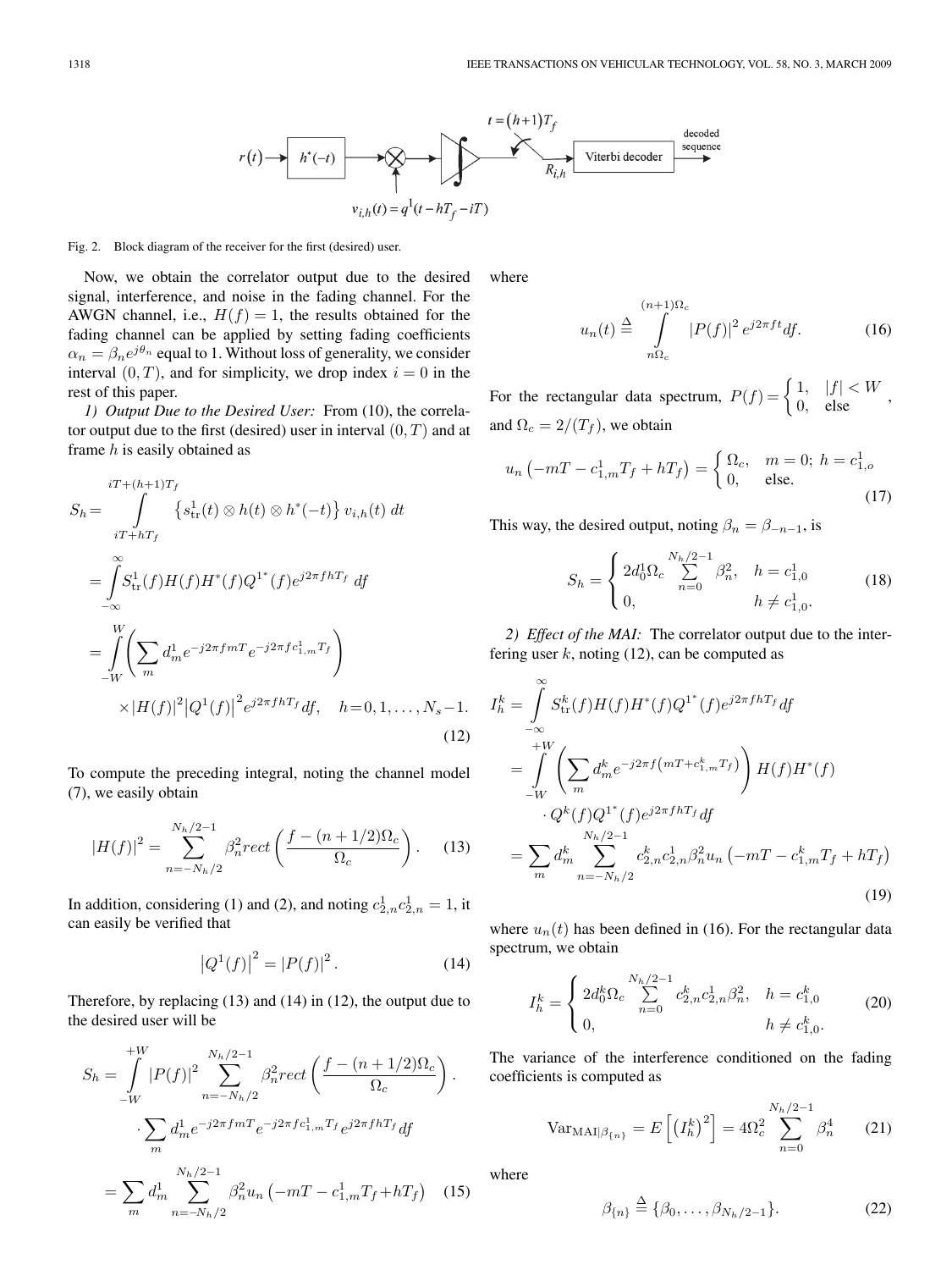

Fig. 3. Block diagram of the superorthogonal encoder.

*3) Output Noise:* The output noise in each frame  $n<sub>b</sub>$  is computed by replacing  $n(t)$ , instead of  $r(t)$ , in (10). We can easily show that the output noise is also Gaussian with zero mean; its components are uncorrelated in different frames, and its variance in each frame is calculated as

$$
\text{Var}\left(n_h|_{\beta_{\{n\}}}\right) = \frac{N_0}{2} \left[ \int\limits_{-W}^{+W} |H(f)|^2 |Q^1(f)|^2 \, df \right]
$$
\n
$$
= \frac{N_0}{2} \sum\limits_{n=-N_h/2}^{N_h/2-1} \beta_n^2 \int\limits_{n\Omega_c}^{(n+1)\Omega_c} |P(f)|^2 \, df. \tag{23}
$$

For the rectangular data spectrum, the variance and the moment-generating function of the output noise in each frame are

$$
Var(n_h|_{\beta_{\{n\}}}) = N_0 \Omega_c \sum_{n=0}^{N_h/2 - 1} \beta_n^2
$$
 (24)

$$
\varphi_{n_h|\beta_{\{n\}}}(s) = \exp\left\{\frac{s^2}{2}N_0\Omega_c \sum_{n=0}^{N_h/2-1} \beta_n^2\right\}.
$$
 (25)

Noting (18) and (25), we define the average signal-to-noise ratio (SNR) as

$$
\overline{\gamma}_b = E_{\beta_{\{n\}}}\left\{\frac{S^2}{2\text{Var}(n_h)}\right\} = \frac{N_h \Omega_c \sigma^2}{N_0/2} \quad E\left(\beta_n^2\right) = \sigma^2. \tag{26}
$$

*4) Effect of the NBI:* As stated, we assume that the NBI is a zero-mean Gaussian random process and occupies bandwidth  $W_i$ , which is a fraction of the bandwidth of the desired user  $W$ . Let  $N_i/2$  be the number of frequency chips in which the NBI exists. We assume that the power spectrum of the NBI  $G(f)$ is constant in bandwidth  $W_i$ , i.e.,  $G(f) = \begin{cases} J_0/2, & |f| < W_i \\ 0, & \text{else} \end{cases}$ .<br>Then noting (23) we can easily obtain Then, noting (23), we can easily obtain

$$
\text{Var}_{\text{NBI}|\beta_{\{n\}}} = E\left(J_h^2\right) = \frac{J_0}{2} \left[ \int_{-W_i}^{+W_i} |H(f)|^2 \left|Q^1(f)\right|^2 df \right]
$$

$$
= J_0 \sum_{n=0}^{N_i/2 - 1} \beta_n^2 \int_{n\Omega_c}^{(n+1)\Omega_c} |P(f)|^2 df. \tag{27}
$$

Therefore, the moment-generating function of the NBI for rectangular  $P(f)$  will be

$$
\varphi_{J_h|\beta_{\{n\}}}(s) = \exp\left\{\frac{s^2}{2} J_0 \Omega_c \sum_{n=0}^{N_i/2 - 1} \beta_n^2\right\}.
$$
 (28)

#### *B. Lower and Upper Bounds on the BER*

In the proposed method, like in [11] and [12], we use a convolutional error-correcting encoder. For a convolutional code, only the lower and upper bounds on the BER are analytically available. Here, we use a superorthogonal code (SOC), which is a near-optimal convolutional code; its path-generating function, which is required for the performance evaluation, is available. Fig. 3 shows the block diagram of the superorthogonal encoder [8], [9] considered in this paper. The encoder of SOC with constraint length  $K$  consists of a  $K$ -stage shift register, a  $K - 2$  bit orthogonal block encoder, and a modulo-2 adder. The contents of the  $K - 2$  inner stages of the shift register are applied to a Hadamard–Walsh orthogonal encoder, whose internal clock runs  $2^{K-2}$  times as fast as the input bit rate. Thus, in one input bit time, one of the  $2^{K-2}$  sequences with a length of  $2^{K-2}$  bits is generated. Then, the first and last stages of the shift register are added modulo 2 to each of the  $2^{K-2}$ bits of the orthogonal encoder output. Hence, depending on the first and last bits of the shift register, the final output will be the same as the orthogonal encoder output or its complement. That is, we obtain one of the  $2^{K-1}$  possible symbols with a length of  $2^{K-2}$  bits. The decoding of SOC is performed using the Viterbi algorithm with  $2^{K-1}$  states. It is shown that, because of the special structure of SOC, the processing complexity of this decoder grows only linearly with  $K$ . Thus, the system is completely practical.

In the proposed method, the superorthogonal encoder determines the number of the frame in which the data bit is sent. That is, we use the output of the superorthogonal encoder as one of the  $2^{K-1}$  symbols and not as a sequence of bits. Hence, the path-generating function in our application differs from that obtained in [8], in which the encoder output is considered as a sequence of  $2^{K-2}$  bits. The path-generating function of the SOC in our application is computed as [11], [12]

$$
T(D, N) = \frac{N(1 - D)D^{K}}{1 - D(1 + N(1 - 2D^{K-2} + D^{K-3}))}
$$
(29)

where, in the series expansion of the preceding equation, the power of D denotes the (symbol) weight of the encoder output,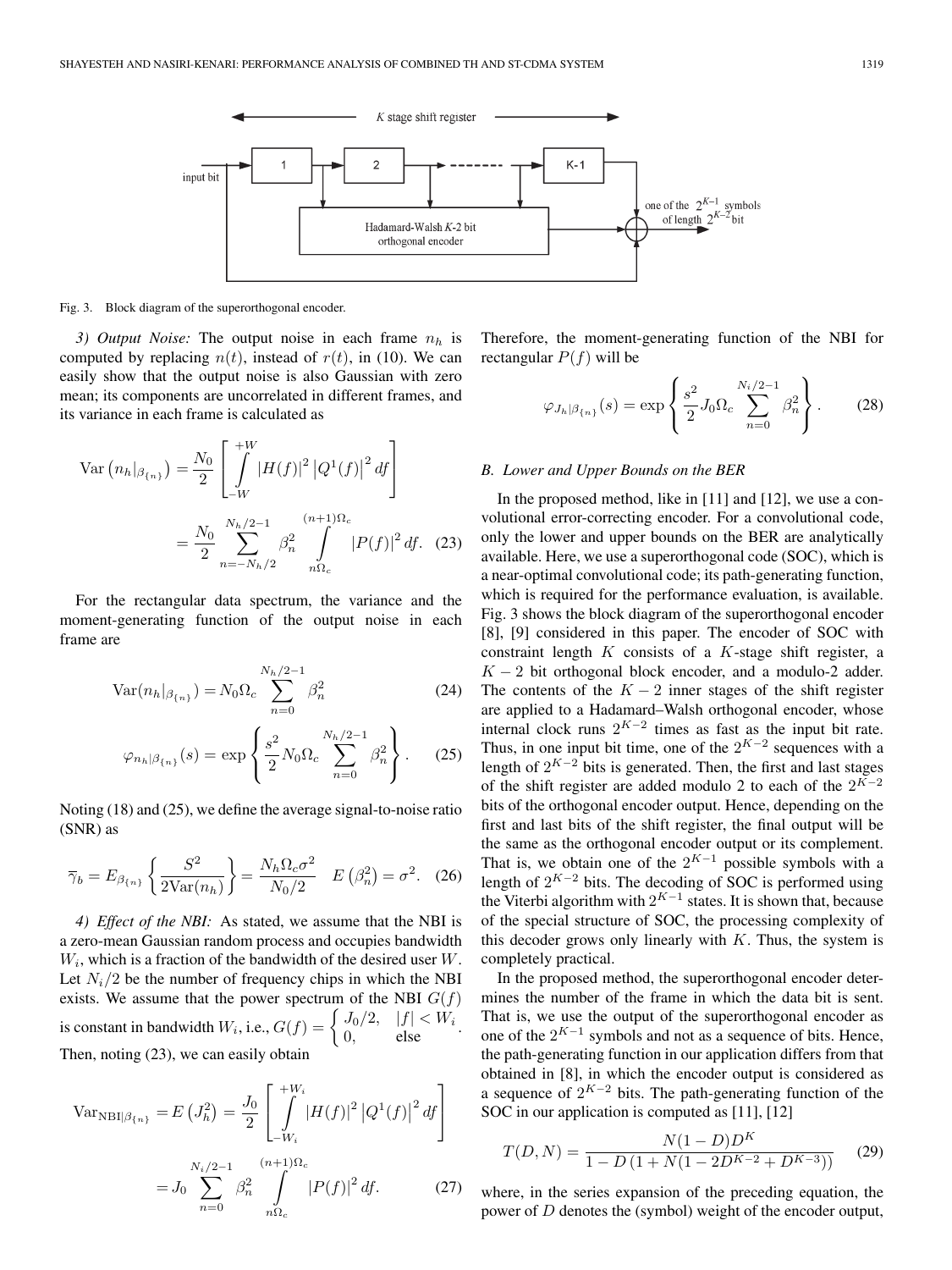and the power of N represents the weight of the encoder input. The number of bit errors due to an error event with weight  $d$ , i.e.,  $c_d$ , can be calculated as [8]

$$
\left. \frac{\partial T(D, N)}{\partial N} \right|_{N=1} = \sum_{d=d_{\text{free}}}^{\infty} c_d D^d \tag{30}
$$

where  $d_{\text{free}}$  is the free distance [8], [9] of the code, which is equal to

$$
d_{\text{free}} = K = \log_2 N_s + 1. \tag{31}
$$

Using the union bound, the upper bound [8] on the BER can be obtained as

$$
P_b < \sum_{d=d_{\text{free}}}^{\infty} c_d P_d \tag{32}
$$

where  $P_d$  is the probability of an error event with a Hamming distance of  $d$  [8], [9]. Note that the distance considered here is the symbol distance of the two paths (not the bit distance). We can also obtain a lower bound for the BER by considering only the first term of (32), i.e.,

$$
P_b > P_{d_{\text{free}}}.\tag{33}
$$

However, if we can obtain an expression for  $P_d$  as  $P_d < q^d$ , then the upper bound on the BER can also be computed as

$$
P_b < \sum_{d=d_{\text{free}}}^{\infty} c_d P_d < \sum_{d=d_{\text{free}}}^{\infty} c_d q^d
$$
\n
$$
= \frac{\partial T(D, N)}{\partial N} \bigg|_{N=1, D=q}
$$
\n
$$
= \frac{D^K}{(1-2D)^2} \left( \frac{1-D}{1-D^{K-2}} \right)^2 \bigg|_{D=q} . \tag{34}
$$

Without loss of generality and for the performance evaluation, we assume that the desired user sends an all-zero sequence. Thus,  $P_d$  is the probability that the metric of a nonzero path with symbol weight  $d$  is larger than that of the all-zero path. As stated, the output of the correlator in each frame is used for the branch metric calculation of the Viterbi decoder. Thus, from (11), we easily obtain

$$
P_d = \Pr\left\{\sum_{k=1}^d R_{h_k \neq 0} > \sum_{k=1}^d R_{h_k = 0}\right\}
$$
  
=  $\Pr\left\{\sum_{k=1}^d (R_{h_k \neq 0} - R_{h_k = 0})\right\}$   
=  $\Pr\left\{Z = \sum_{k=1}^d Z_k > 0\right\}, \qquad Z_k \triangleq R_{h_k \neq 0} - R_{h_k = 0}$  (35)

where  $R_{h_{k\neq0}}$  and  $R_{h_{k=0}}$  denote the metrics of the branches corresponding to the nonzero and all-zero paths, at the instant of the kth different branches of the two paths, respectively, and  $Z_k$ indicates the difference in the metrics of these branches. Note

that the two paths may have a length larger than  $d$  but may differ in only d branches.

Here,  $P_d$  cannot directly be obtained (except for the Gaussian probability density function (pdf) assumption for  $Z_k$  in the AWGN channel); therefore, we use the Beaulieu series [10], which is an infinite series for the computation of the cumulative distribution function of a random variable using the samples of its moment-generating function. From this series, we have [10]

$$
P_d = P(Z > 0) = \frac{1}{2} + \sum_{\substack{m=1 \ m \in N_{\text{odd}}}} \frac{2 \text{Im} \left\{ \varphi_Z(j m w_0) \right\}}{m \pi} \tag{36}
$$

where  $N_{\text{odd}}$  is the set of odd natural numbers, Im{.} stands for the imaginary part,  $\varphi_Z(s)$  is the moment-generating function of Z, and  $\omega_0$  is the sampling rate. Note that, with a suitable value of  $\omega_0$ , the series rapidly converges to an acceptable accurate value. Thus, it is sufficient to consider only the first few terms. To obtain  $\varphi_Z(s)$ , we note that the variables  $Z_k$ 's are independent, because they belong to different bit intervals and have the same moment-generating functions. Thus, it suffices to find the moment-generating function of one of them. Hence, we can obtain

$$
\varphi_Z(s) = (\varphi_{Z_k}(s))^d. \tag{37}
$$

In the succeeding sections, we will compute  $\varphi_{Z_k}(s)$  for the fading and AWGN channels. Then, we obtain  $P_d$  from (36) for different values of d; next, an upper bound for the BER can be evaluated using (32). Note that  $P_d$  exponentially decays with d, so we need to consider only the first few terms of the series in (32).

## III. PERFORMANCE EVALUATION IN THE FADING CHANNEL

Without loss of generality and for simplicity, we assume that the desired user (user 1) sends its zero-sequence data in frame  $h = (c_1^1)$  $\stackrel{\Delta}{=}$  0). To compute the BER, we must first compute moment-generating function  $\varphi_{Z_k}(s)$ . We note that variables (metrics)  $R_{h\neq0}$  and  $R_{h=0}$  are not independent, because, if there are  $U_0$  and  $U_1$  interfering users in the frames corresponding to the zero and nonzero branches, respectively, then  $U_0$  and  $U_1$  must satisfy  $U_0 + U_1 \leq N_u - 1$ , which makes the two aforementioned variables dependent. However, conditioned on  $U_0$ ,  $U_1$ , and  $\beta_{\{n\}}$ , conditional variables  $(R_{h\neq0}|U_1,\beta_{\{n\}})$ and  $(R_{h=0}|U_0, \beta_{n})$  are independent. Thus, the conditional moment-generating function of  $Z_k = R_{k+0} - R_{k=0}$  is obtained as

$$
\varphi_{Z_k|U_0, U_1, \beta_{\{n\}}}(s) = \varphi_{R_{h \neq 0}|U_1, \beta_{\{n\}}}(s) \varphi_{R_{h=0}|U_0, \beta_{\{n\}}}(-s) \quad (38)
$$

and the unconditional moment-generating function is computed as

$$
\varphi_{Z_k}(s) = \sum_{U_1=0}^{N_u - 1 N_u - 1 - U_1} \left( \int \varphi_{R_{h \neq 0} | U_1, \beta_{\{n\}}}(s) \varphi_{R_{h=0} | U_0, \beta_{\{n\}}}( - s) \times p(\beta_{\{n\}}) d\beta_{\{n\}} \right) P(U_1, U_0) \quad (39)
$$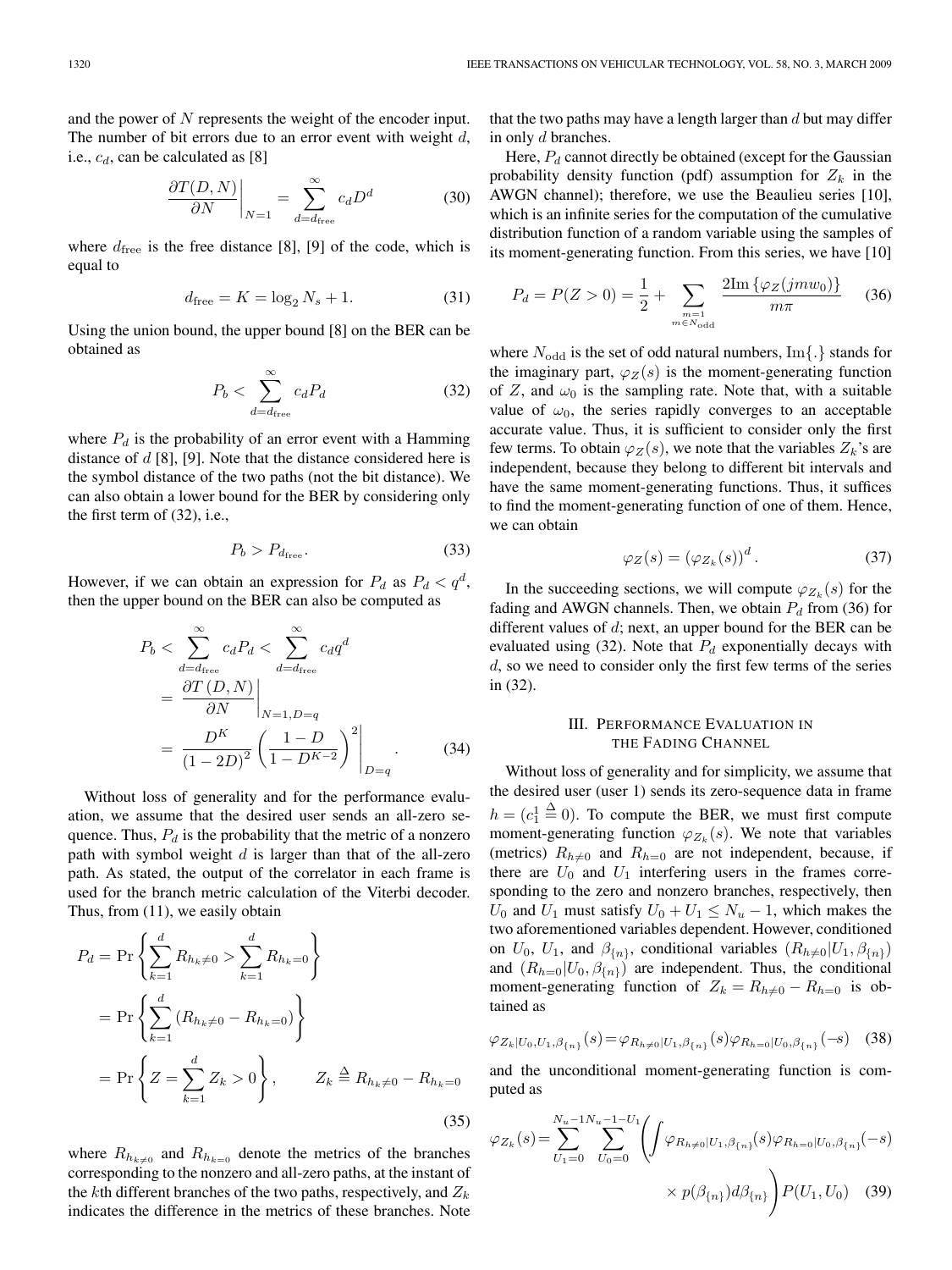where  $P(U_1, U_0)$  is the probability of having  $U_1$  and  $U_0$  interfering users in frames  $h \neq 0$  and  $h = 0$ , respectively, which is equal to

$$
P(U_1, U_0) = {N_u - 1 \choose U_1} {N_u - U_1 1 \choose U_0}
$$
  
×  $A^{U_1} A^{U_0} (1 - 2A)^{N_u - U_1 - U_0 - 1}$  (40)

where  $A$  is the probability that the two users send their data bits in the same frame, i.e.,

$$
A \stackrel{\Delta}{=} p(c_1^k = c_1^1) = 1/N_s.
$$
 (41)

Now, we compute  $\varphi_{R_{h\neq0}|U_1,\beta_{n}}(s)$  and  $\varphi_{R_{h=0}|U_0,\beta_{n}}(-s)$ . In frame  $h \neq 0$ , in which the first user does not send data, if there are  $U_1$  interferers, then the correlator output consists of interference and noise. Thus, noting (20), we have

$$
R_{h \neq 0|U_1} = 2\Omega_c \sum_{k=2}^{U_1+1} d_0^k \sum_{n=0}^{N_h/2-1} c_{2,n}^k c_{2,n}^1 \beta_n^2 + n_h. \tag{42}
$$

It is easily verified that the pdf of the receiver output in frame  $h \neq 0$  conditioned on the fading coefficients,  $U_1$ , data, and PN2 sequence is Gaussian (note that  $R_{h\neq0}|_{U_1,\beta_{\{n\}},d_0^{\{k\}},c_{2,\{n\}}^{\{k\}},c_{2,\{n\}}^1} = \text{constant} + n_h$ ), i.e.,

$$
R_{h \neq 0}|_{U_1, \beta_{\{n\}}, d_0^k, c_{2, \{n\}}^{(k)}, c_{2, \{n\}}^{1}, \dots, c_{2, \{n\}}^{1}} \sim N\left(2\Omega_c \sum_{k=2}^{U_1+1} d_0^k \sum_{n=0}^{N_h/2-1} c_{2,n}^k c_{2,n}^1 \beta_n^2, \sigma_{n_h}^2\right)
$$
(43)

where  $N(\eta, \sigma_n^2)$  represents a Gaussian distribution with mean<br>n and variance  $\sigma^2$ . Hence, the conditional moment-generating  $\eta$  and variance  $\sigma_n^2$ . Hence, the conditional moment-generating function of the receiver output, noting (25), will be

$$
\varphi_{R_{h\neq 0}}|_{U_1, \beta_{\{n\}}, d_0^k, c_{2,\{n\}}^{k\}, c_{2,\{n\}}^{1}}(s)
$$
\n
$$
= \prod_{n=0}^{N_h/2-1} \left[ \left( \prod_{k=2}^{U_1+1} \exp\left\{2s\Omega_c d_0^k c_{2,n}^k c_{2,n}^1 \beta_n^2\right\} \right) \times \exp\left\{\frac{s^2}{2} N_0 \Omega_c \beta_n^2\right\} \right].
$$
\n(44)

Since, for different users  $k$  and frequency chips  $n$ , variables  $d_0^k$ ,  $c_2^k$ , and  $c_{2,n}^1$  take on the values +1 or −1 with equal probability thus for a particular hand p the variable  $d^k c^k$ probability, thus for a particular k and n, the variable  $d_0^k c_{2,n}^k c_{2,n}^1$ takes on one of the values  $+1$  or  $-1$  with a probability of 1/2. This way, the moment-generating function of the output conditioned on the fading coefficients and  $U_1$  is

$$
\varphi_{R_{h\neq 0}}|_{U_1,\beta_{\{n\}}}(s) = \prod_{n=0}^{N_h/2-1} \left[ \left( \frac{1}{2} \exp \left\{ 2s \Omega_c \beta_n^2 \right\} + \frac{1}{2} \exp \left\{ -2s \Omega_c \beta_n^2 \right\} \right)^{U_1} \exp \left\{ \frac{s^2}{2} N_0 \Omega_c \beta_n^2 \right\} \right].
$$
 (45)

In frame  $h = 0$ , in which the desired user sends its data, there are also  $U_0$  independent interferers, NBI, and noise. Hence, the correlator output will be equal to  $R_{h=0} = S_{h=0|d_0-1} + \sum_{k=0}^{h=0} I_k$  $\sum_{k=1}^{U_0} I_h^k + J_h + n_h$ . Consequently, the conditional pdf of the correlator output, noting (18) (25) and (28) will be correlator output, noting (18), (25), and (28), will be

$$
R_{h=0}|_{U_0, \beta_{\{n\}}, d_0^k, c_{2,\{n\}}^{(k)}, c_{2,\{n\}}^1} \sim N\left(2\Omega_c \sum_{n=0}^{N_h/2-1} \beta_n^2 + 2\Omega_c \sum_{k=2}^{U_0+1} d_0^k \sum_{n=0}^{N_h/2-1} c_{2,n}^k c_{2,n}^1 \beta_n^2, \sigma_{n_h}^2 + \text{Var}_{\text{NBI}}\right).
$$
 (46)

Note that we have assumed in frame  $h = 0$  that the first user<br>sends an all-zero bit sequence; thus,  $d_0^1 = (-1)^{b_0^1} = 1$ , which<br>results in  $S_{h=0|d_0^1=1} = 2\Omega_c \sum_{n=0}^{N_h/2-1} \beta_n^2$ . From (46), the con-<br>ditional moment-g ditional moment-generating function of the correlator output, noting the preceding discussions, is equal to

$$
\varphi_{R_{h=0}}|_{U_0,\beta_{\{n\}}}(s)
$$
\n
$$
= \prod_{n=0}^{N_h/2-1} \left[ \left( \frac{1}{2} \exp \left\{ 2s \Omega_c \beta_n^2 \right\} + \frac{1}{2} \exp \left\{ -2s \Omega_c \beta_n^2 \right\} \right)^{U_0}
$$
\n
$$
\times \exp \left\{ \left( \frac{s^2}{2} N_0 + 2s \right) \Omega_c \beta_n^2 \right\} \right]
$$
\n
$$
\cdot \prod_{n=0}^{N_i/2-1} \exp \left\{ \frac{s^2}{2} J_0 \Omega_c \beta_n^2 \right\}. \tag{47}
$$

Then, by substituting (45) and (47) in (39) and computing the integral, moment-generating function  $\varphi_{Z_k}(s)$  is obtained. In the Appendix, we have shown that the result of the integral in (39) is derived as

$$
\int \varphi_{R_{h\neq 0}|U_{1},\beta_{\{n\}}}(s)\varphi_{R_{h=0}|U_{0},\beta_{\{n\}}}( - s)p\left(\beta_{\{n\}}\right)d\beta_{\{n\}}\n= \left[ \left(\frac{1}{2}\right)^{U_{0}+U_{1}}\sum_{k=0}^{U_{0}+U_{1}}\left(\frac{U_{0}+U_{1}}{k}\right)\right] \times \frac{1}{2s(U_{0}+U_{1}-2k+1)\Omega_{c}\sigma^{2}-s^{2}\Omega_{c}\sigma^{2}\left(N_{0}+\frac{J_{0}}{2}\right)+1} \right]^{\frac{N_{i}}{2}}\cdot \left[ \left(\frac{1}{2}\right)^{U_{0}+U_{1}}\sum_{k=0}^{U_{0}+U_{1}}\left(\frac{U_{0}+U_{1}}{k}\right)\right] \times \frac{1}{2s(U_{0}+U_{1}-2k+1)\Omega_{c}\sigma^{2}-s^{2}\Omega_{c}\sigma^{2}N_{0}+1} \right]^{\frac{N_{h}-N_{i}}{2}}.
$$
\n(48)

As a result, we can compute  $\varphi_{Z_k}(s)$  from (39) and then obtain  $P_d$  and  $P_b$  from (32) and (35), respectively.

In the preceding results, we have considered the effect of the NBI. Since the ST-CDMA technique has the ability to match the transmitted spectrum with the channel characteristic, the NBI can be suppressed. This can be achieved by setting the part of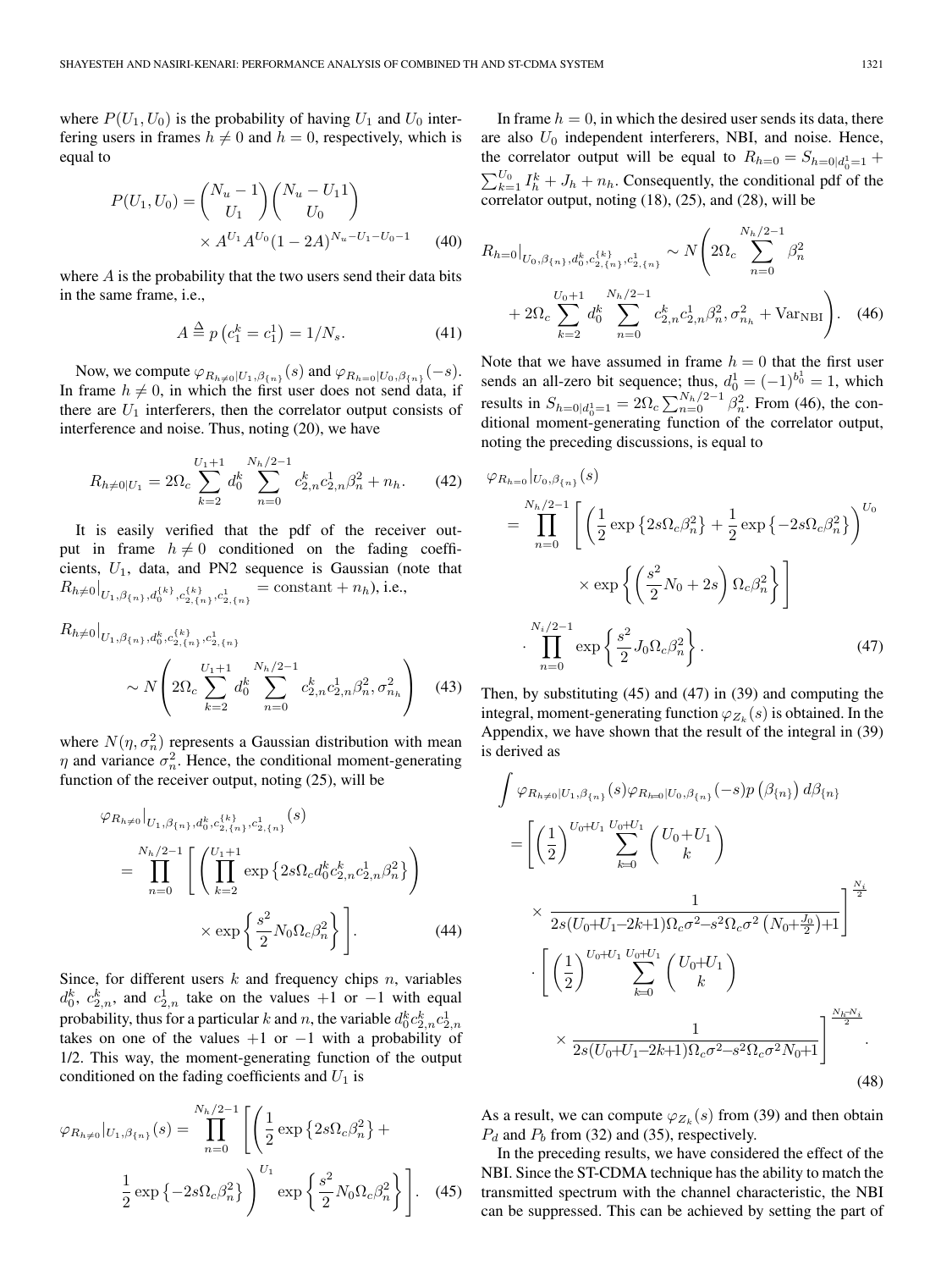the spreading code in the bandwidth where the NBI exists to zero. That is, we do not send data in that band or at the receiver  $PN_{2}^{k}(f)$  is set equal to zero in the band where the NBI is present.<br>Since we have assumed that the NBI occuries  $N/2$  frequency Since we have assumed that the NBI occupies  $N_i/2$  frequency chips in bandwidth  $W$ , the results for the NBI-suppression case are as previously given, just by replacing  $N_h$  with  $N_h - N_i$  and ignoring the NBI variance. This way, the result given in (48) changes to

$$
\int \varphi_{R_{h\neq 0}|U_1, \beta_{\{n\}}}(s) \varphi_{R_{h=0}|U_0, \beta_{\{n\}}}( - s) p\left(\beta_{\{n\}}\right) d\beta_{\{n\}}\n= \left[ \left(\frac{1}{2}\right)^{U_0 + U_1} \sum_{k=0}^{U_0 + U_1} \binom{U_0 + U_1}{k}\n\times \frac{1}{2s(U_0 + U_1 - 2k + 1)\Omega_c \sigma^2 - s^2 \Omega_c \sigma^2 N_0 + 1} \right]^{\frac{N_h - N_i}{2}}.
$$
\n(49)

## IV. PERFORMANCE ANALYSIS IN THE AWGN CHANNEL

In this section, we first calculate the performance of the proposed method when the exact pdf of the correlator output is considered. Then, we compute the BER by the Gaussian pdf assumption for the MAI. Note that the analysis for the fading channel provided in Section III is an exact analysis.

#### *A. Exact Analysis*

The correlator output in the AWGN channel is easily obtained by setting  $\alpha_n = 1 \Rightarrow \beta_n = 1$  in the results derived for the fading channel. Thus, noting (18), (20), (21), (25), and (27), we have

$$
S = b_0^1 \Omega_c N_h \tag{50}
$$

$$
Var(n_h) = \frac{N_0}{2} \Omega_c N_h
$$
\n(51)

$$
Var_{NBI} = \frac{J_0}{2} \Omega_c N_i
$$
\n(52)

$$
I_h^k = 2d_0^k \Omega_c \sum_{i=0}^{N_h/2-1} c_{2,i}^k c_{2,i}^1, \quad \text{Var}_{\text{MAI}} = 2\Omega_c^2 N_h.
$$
\n(53)

The SNR is defined as the energy of the desired signal to the noise variance, i.e.,

$$
SNR = \frac{N_h \Omega_c}{N_0/2}.
$$
\n(54)

Noting (45) and (47), and using the binomial expansion, we obtain

$$
\varphi_{Z_k}(s) = \sum_{U_1=0}^{N_u-1} \sum_{U_0=0}^{N_u-1-U_1} \varphi_{R_{h\neq 0}|U_1}(s) \varphi_{R_{h=0}|U_0}(-s) P(U_1, U_0)
$$

$$
= \sum_{U_1=0}^{N_u-1} \sum_{U_0=0}^{N_u-1-U_1} \prod_{n=0}^{N_h/2-1} \left( \frac{1}{2} \exp\{2s\Omega_c\} + \frac{1}{2} \exp\{-2s\Omega_c\} \right)^{U_0+U_1}
$$
  

$$
\cdot \exp\left\{-sN_h\Omega_c + \frac{s^2}{2} \left( N_0N_h + \frac{J_0}{2}N_i \right) \Omega_c \right\} P(U_1, U_0)
$$
  

$$
= \exp\left\{-sN_h\Omega_c + \frac{s^2}{2} \left( N_0N_h + \frac{J_0}{2}N_i \right) \Omega_c \right\}
$$
  

$$
\cdot \sum_{U_1=0}^{N_u-1} \sum_{U_0=0}^{N_u-1-U_1} \left( \frac{1}{2} \right)^{\frac{(U_0+U_1)N_h}{2}} \exp\{-s(U_0+U_1)N_h\Omega_c\}
$$
  

$$
\times \left( \sum_{k=0}^{U_0+U_1} {U_0+U_1 \choose k} \exp\{4sk\Omega_c \} \right)^{N_h/2} P(U_1, U_0). \quad (55)
$$

Then, we can compute  $P_d$  and  $P_b$  from (32) and (36), respectively.

#### *B. Gaussian Assumption*

We can also find another expression for the BER using the Gaussian approximation for the pdf of the MAI. Therefore, in frame  $h \neq 0$ , in which the first user does not send data, the conditional pdf of the correlator output, noting (51) and (52), is

$$
p_R(x|h \neq 0, U_1) \sim N(0, U_1 \text{Var}_{\text{MAI}} + \text{Var}(n_h)).
$$
 (56)

In frame  $h = 0$ , the conditional pdf of the correlator output will be

$$
p_R(x|h=0, U_0)
$$
  
 
$$
\sim N(S|_{d_0^1=0}, U_0 \text{Var}_{\text{MAI}} + \text{Var}_{\text{NBI}} + \text{Var}(n_h)). \quad (57)
$$

It is easily verified that the conditional pdf  $p(Z_k|U_1, U_0)$  =  $p[(R_{h\neq0}|U_1) - (R_{h=0}|U_0)]$  is also Gaussian, i.e.,

$$
p(Z_k|U_0, U_1) \sim N\Big(-S|_{d_0^1=0}, (U_0+U_1)
$$
  
 
$$
\times \text{Var}_{\text{MAI}} + \text{Var}_{\text{NBI}} + 2\text{Var}(n_h)\Big). \quad (58)
$$

Then, the unconditional pdf will be

$$
p(Z_k) = \sum_{U_0=0}^{N_u-1} \sum_{U_1=0}^{N_u-1-U_0} p(Z_k|U_0, U_1) P(U_0, U_1).
$$
 (59)

It can be shown that  $Z_k$  can be approximated to have a Gaussian distribution with high accuracy [15]. Thus, it suffices to find its mean and variance. This way, we obtain

$$
m_{z_k} = \sum_{U_0=0}^{N_u-1} \sum_{U_1=0}^{N_u-1-U_0} E(Z_k|U_0, U_1) P(U_0, U_1)
$$
  
= 
$$
-\Omega_c N_h
$$
 (60)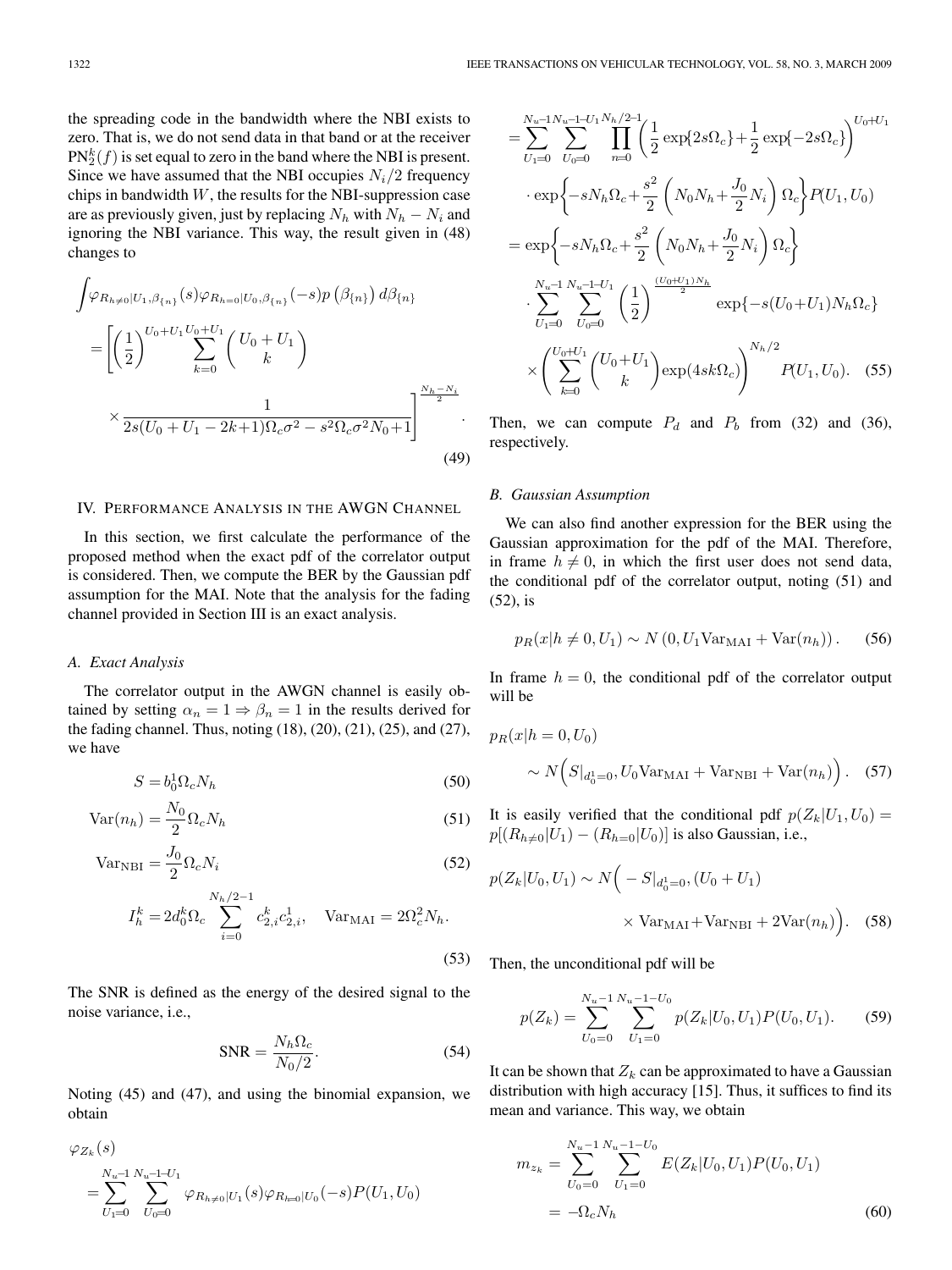$$
\sigma_{z_k}^2 = \sum_{U_0=0}^{N_u-1} \sum_{U_1=0}^{N_u-1-U_0} \sigma^2(Z_k|U_0, U_1) P(U_0, U_1)
$$
  
= 
$$
\sum_{U_0=0}^{N_u-1} \sum_{U_1=0}^{N_u-1-U_0} \left\{ (U_0 + U_1) 2\Omega_c^2 N_h + \frac{J_0}{2} \Omega_c N_i + N_0 \Omega_c N_h \right\} P(U_0, U_1).
$$
 (61)

As the  $Z_k$ 's are independent and have the same pdf, we conclude that  $Z = \sum_{k=1}^{d} Z_k$  also has Gaussian distribution, where its mean and variance are  $d$  times of those of  $Z_k$ , i.e.,  $p(Z) \sim N(dm_{z_k}, d\sigma_{Z_k}^2)$ . Then, we can easily obtain

$$
P_d = P(Z > 0) = Q\left(\sqrt{\frac{dm_{z_k}^2}{\sigma_{Z_k}^2}}\right) \tag{62}
$$

where

$$
Q(u) = \frac{1}{\sqrt{2\pi}} \int_{u}^{\infty} \exp\left(\frac{-x^2}{2}\right) dx.
$$
 (63)

The upper bound on the BER can be obtained as

$$
P_b < \sum_{d=d_{\text{free}}}^{\infty} c_d P_d = \sum_{d=d_{\text{free}}}^{\infty} c_d Q \left( \sqrt{\frac{dm_{z_k}^2}{\sigma_{Z_k}^2}} \right). \tag{64}
$$

To find a closed form for the preceding relation, we apply the improved union bound [8] as

$$
P_b < \sum_{j=0}^{\infty} c_{j+d_{\text{free}}} Q\left(\sqrt{\frac{(j+d_{\text{free}})m_{z_k}^2}{\sigma_{Z_k}^2}}\right) \\
&< Q\left(\sqrt{\frac{d_{\text{free}}m_{z_k}^2}{\sigma_{Z_k}^2}}\right) e^{\frac{d_{\text{free}}m_{z_k}^2}{2\sigma_{Z_k}^2}} \sum_{d=d_{\text{free}}}^{\infty} c_d e^{\frac{-d m_{z_k}^2}{2\sigma_{Z_k}^2}} \tag{65}
$$

where we have used  $Q(\sqrt{x+y}) < Q(\sqrt{x})e^{-y/2}$  [8]. Noting (34) we obtain (34), we obtain

$$
P_b < Q\left(\sqrt{\frac{d_{free}m_{z_k}^2}{\sigma_{Z_k}^2}}\right) \times \frac{1}{(1-2D)^2} \left(\frac{1-D}{1-D^{K-2}}\right)^2 \Bigg|_{D=e^{-\frac{m_{z_k}^2}{2\sigma_{z_k}^2}}} \tag{66}
$$

We also obtain a lower bound by noting the first term of (64) as

$$
P_b > Q\left(\sqrt{\frac{d_{\text{free}} m_{z_k}^2}{\sigma_{Z_k}^2}}\right).
$$
 (67)

#### V. NUMERICAL RESULT

For comparison, we also consider the conventional ST-CDMA [1], [2] and first analyze its performance. Then, we provide some numerical results.

#### *A. Conventional ST*

In this scheme, the transmitted pulse has a time duration of  $T$ , which is  $N<sub>s</sub>$  times that in the proposed method. Thus, the chip frequency duration in the conventional system  $\Omega_c'$  must<br>be  $1/N$  of that of the proposed method i.e.  $Q' = Q/N$ . be  $1/N_s$  of that of the proposed method, i.e.,  $\Omega_c' = \Omega_c/N_s =$ <br> $2/T$  In addition in order for the two systems to have the same  $2/T$ . In addition, in order for the two systems to have the same bandwidth, the number of frequency chips in the conventional ST scheme must be  $N_s$  times that in our method. Let  $W'$  be the bandwidth of the conventional ST system; then

$$
W' = N_s N_h \Omega_c'/2 = N_h/T_f = W \qquad (68)
$$

$$
Processing Gain = \frac{T}{2/(N_h N_s \Omega_c')} = N_s N_h \tag{69}
$$

which means that the two systems have the same bandwidth and processing gain.

*1) Fading Channel:* For the conventional ST system, we use a correlator receiver. The receiver outputs due to the desired user, MAI, and the variances of the NBI and noise for the rectangular spectrum, noting the results of the previous sections [see (15), (19), (25), and (27)], are easily computed as

$$
S = d_0^1 2\Omega_c' \sum_{n=0}^{N_s N_h/2 - 1} \beta_n^2
$$
 (70)

$$
Var(n_0) = N_0 \Omega_c' \sum_{n=0}^{N_s N_h/2 - 1} \beta_n^2
$$
 (71)

$$
Var_{NBI} = J_0 \Omega_c' \sum_{n=0}^{N_s N_i/2 - 1} \beta_n^2
$$
 (72)

$$
I^{k} = 2d_{0}^{k}\Omega_{c}^{\prime} \sum_{n=0}^{N_{s}N_{h}/2-1} c_{2,n}^{k} c_{2,n}^{1}\beta_{n}^{2}
$$
 (73)

$$
Var_{MAI} = 4\Omega_c^{\prime 2} \sum_{n=0}^{N_s N_h/2 - 1} \beta_n^4.
$$
 (74)

The average SNR for the conventional ST system is obtained as

$$
\overline{\gamma}_{b-\text{conventional ST}} = \frac{N_h \Omega_c' N_s \sigma^2}{N_0/2} = \overline{\gamma}_b. \tag{75}
$$

We observe that the proposed method and the ST scheme have the same average SNR.

The receiver output is  $R = S + \sum_{k=1}^{N_u-1} I^k + NBI + n_0$ . The BER, noting the symmetry, can be computed using the Beaulieu series as

$$
P_{b-\text{conventional ST}} = P\left(R = S + \text{MAI} + \text{NBI} + n_0 < 0 | d_0^1 = 1\right)
$$
\n
$$
= \frac{1}{2} - \sum_{\substack{m=1 \ m \in N_{\text{odd}}}} \frac{2 \text{Im}\left\{\varphi_R(jmv_0)|d_0^1 = 1\right\}}{m\pi}
$$
\n
$$
(76)
$$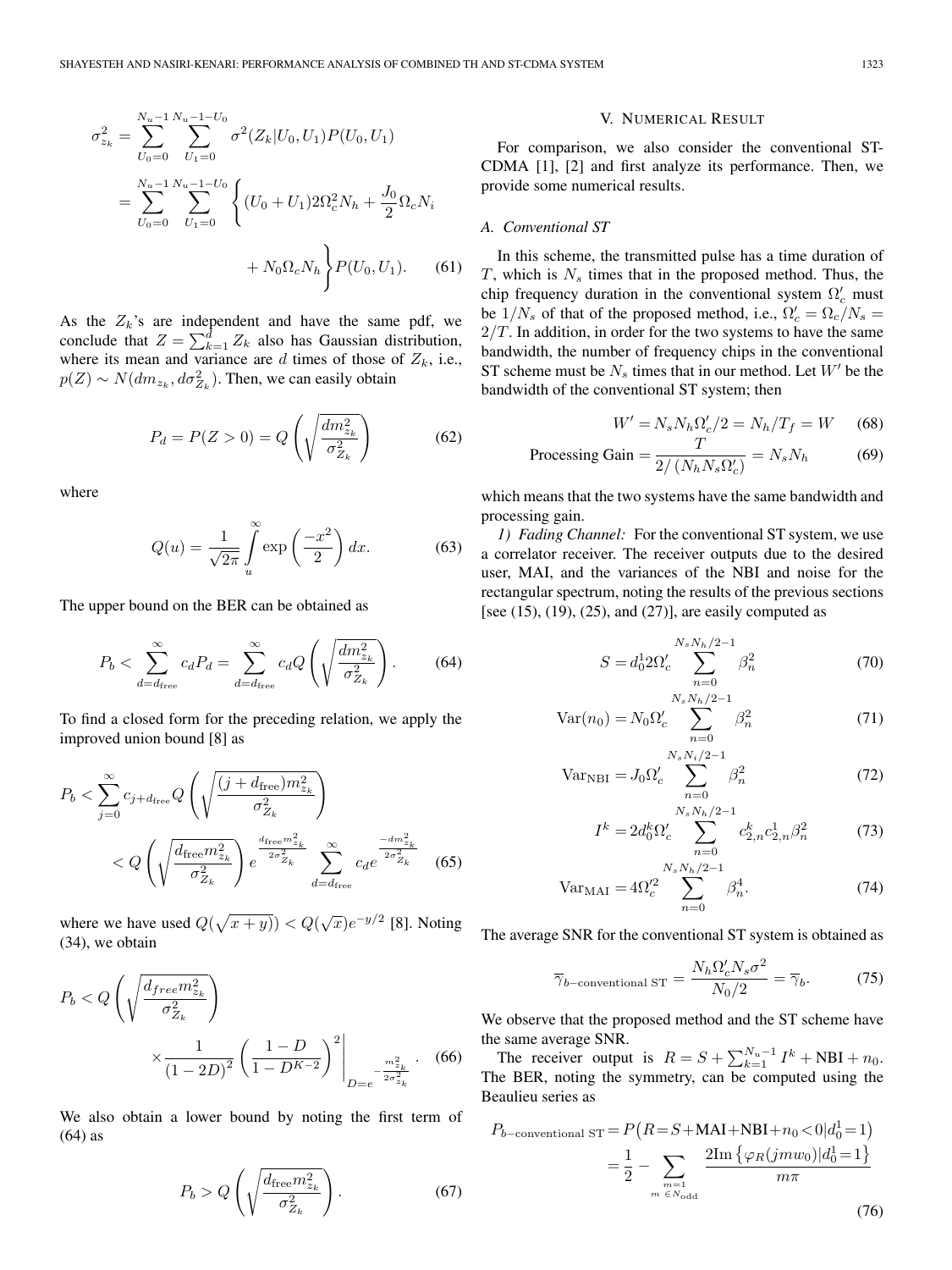

Fig. 4. Performance of the proposed method for the exact and Gaussian analyses in the AWGN channel, the processing gain of 256, and  $N_s = N_h = 16$ . (a) The NBI is not present, and SNR = 13 dB. (b) The energy of the NBI is the same as that of the desired user,  $N_i = 2$ , and SNR = 13 dB.

where  $\varphi_R(s)$  is the moment-generating function of variable R (receiver output) as

$$
\varphi_{\left(R=S+\sum_{k=1}^{N_u-1}I^k+\text{NBI}+n_0\right)|d_0^1=1}(s)
$$
\n
$$
= \left[ \left(\frac{1}{2}\right)^{N_u-1} \sum_{k=0}^{N_u-1} {N_u-1 \choose k} \times \frac{1}{2s(N_u-2k-2)\frac{\Omega_c}{N_s}\sigma^2 - s^2\frac{\Omega_c}{N_s}\sigma^2\left(\frac{J_0}{2} + \frac{N_0}{2}\right) + 1} \right]^{\frac{N_s N_i}{2}}
$$
\n
$$
\cdot \left[ \left(\frac{1}{2}\right)^{N_u-1} \sum_{k=0}^{N_u-1} {N_u-1 \choose k} \times \frac{1}{2s(N_u-2k-2)\frac{\Omega_c}{N_s}\sigma^2 - s^2\frac{\Omega_c}{N_s}\sigma^2\frac{N_0}{2} + 1} \right]^{N_s \frac{N_h - N_i}{2}}
$$
\n
$$
\times \frac{1}{2s(N_u-2k-2)\frac{\Omega_c}{N_s}\sigma^2 - s^2\frac{\Omega_c}{N_s}\sigma^2\frac{N_0}{2} + 1} \qquad (77)
$$

In the case of the NBI cancellation, as stated before, we replace  $N_h$  with  $N_h - N_i$  and ignore the NBI variance in (77).

*2) AWGN Channel:* The correlator outputs are obtained by setting  $\beta_n = 1$  in the results of the fading channel [see (70)–(73)]. The exact BER, noting the analysis of the fading channel, is obtained as (76), where

$$
\varphi_{\left(R=S+\sum_{k=1}^{N_u-1}I+\text{NBI}+n_0\right)|d_0^1=1}(s)
$$
\n
$$
= \left(\frac{1}{2}\right)^{\frac{(N_u-1)N_s N_h}{2}}
$$
\n
$$
\times \exp\left\{-s(N_u-2)N_h\Omega_c+\frac{s^2}{2}\left(\frac{N_0}{2}N_h+\frac{J_0}{2}N_i\right)\Omega_c\right\}
$$
\n
$$
\cdot \left(\sum_{k=0}^{N_u-1} \binom{N_u-1}{k} \exp\left\{4sk\frac{\Omega_c}{N_s}\right\}\right)^{\frac{N_s N_h}{2}}.
$$
\n(78)

The BER, assuming the Gaussian distribution for the MAI, is found as

 $P_{\text{b}-\text{conventional ST}}$ 

$$
= Q\left(\sqrt{\frac{S^2}{(N_u - 1)\text{Var}_{\text{MAI}} + \text{Var}_{\text{NBI}} + \text{Var}(n_0)}}\right)
$$

$$
= Q\left(\sqrt{\frac{N_h \Omega_c}{2\frac{(N_u - 1)\Omega_c}{N_s} + \frac{J_0}{2}\frac{N_i}{N_h} + \frac{N_0}{2}}}\right).
$$
(79)

The SNR for the conventional ST system can be obtained similarly to  $(54)$ .

## *B. Results*

Now, we present some numerical results based on the analytical evaluations derived in the previous sections. Fig. 4(a) (absence of the NBI) and (b) (presence of the NBI) shows the performance of the proposed method and the conventional ST-CDMA system in the AWGN channel, using both the exact and Gaussian analyses. We observe that, in the proposed method, the Gaussian assumption overestimates the number of users, compared with the exact analysis. However, from this figure, we note that, when the number of users increases, the exact and Gaussian analyses have almost the same performance. In the conventional scheme, the exact and Gaussian analyses quite match. From Fig. 4, we also observe that the proposed method performs much better than the conventional ST scheme, particularly in the presence of the NBI, while the two systems have the same processing gain, spectral efficiency, and bandwidth. For example, in Fig. 4(a), in the absence of the NBI, to reach a BER of  $10^{-4}$ , the number of users supported by the conventional ST-CDMA system is about four, while it is 15 in our method, which shows a great improvement. In Fig. 4(b), in the presence of the NBI, to reach a BER of almost  $10^{-3}$ , the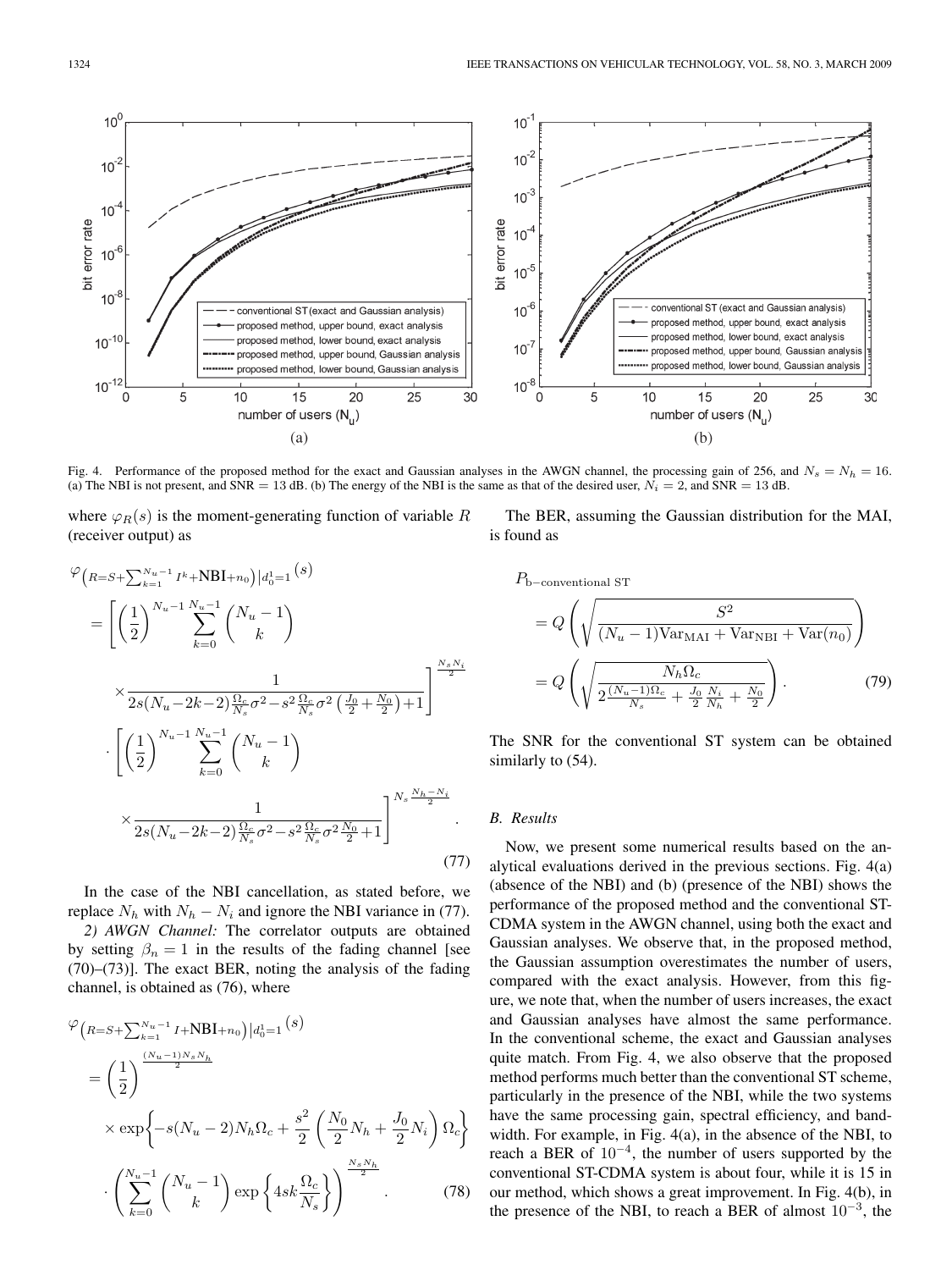

Fig. 5. Performance of the proposed method (upper bound) and the conventional ST-CDMA in the AWGN channel,  $PG = 256$ . NBI is not present. (a)  $SNR = 13$  dB. (b)  $N_u = 15$ .



Fig. 6. Performance of the proposed method and the conventional ST-CDMA in the AWGN channel for the processing gain of 256,  $N_s = N_h = 16$ , and  $N_i = 2$ . (a)  $N_u = 10$ , and the energy of the NBI is 3 dB more than that of the desired user. (b) SNR = 12 dB, and the energy of the NBI is 2 dB more than that of the desired user.

numbers of users are two and 18 in the conventional ST and proposed methods, respectively.

Fig. 5 shows the performance of the proposed method and the conventional ST-CDMA system for the constant processing gain  $PG = N_sN_h$  and various values of  $N_s$  and  $N_h$  in the AWGN channel based on the exact analysis. In this result, we have not considered the NBI. Note that the performance of the conventional ST-CDMA system depends only on the processing gain. We observe that our method significantly outperforms the conventional ST-CDMA system. We also observe that, for the constant processing gain, the performance of the proposed method improves for higher values of  $N<sub>s</sub>$  and lower values of  $N_h$  due to the higher coding gain.

In Fig. 6, we consider the effect of the NBI and the MAI in the AWGN channel. In this figure, three curves for each scheme

are shown. In the first curve, the BER is derived when the NBI exists, and it occupies one eight of bandwidth W, i.e.,  $N_i = 2$ ,  $N_h = 16$ . In the second curve, we have canceled the NBI by setting the PN sequence in the frequency chips where the NBI is present to zero. In the third curve, we have assumed that the NBI is absent. It is observed that the proposed method has much better performance than the conventional ST method and can also more significantly suppress the NBI effect. In fact, the proposed method in the presence of the NBI performs better than the conventional ST method in the absence of the NBI. The difference between the second and third curves is due to the fact that, for the second curve, some power of the desired signal will be lost at the receiver. That is, the second PN sequence at the receiver is set to zero in the part of bandwidth  $W$  where the NBI exists.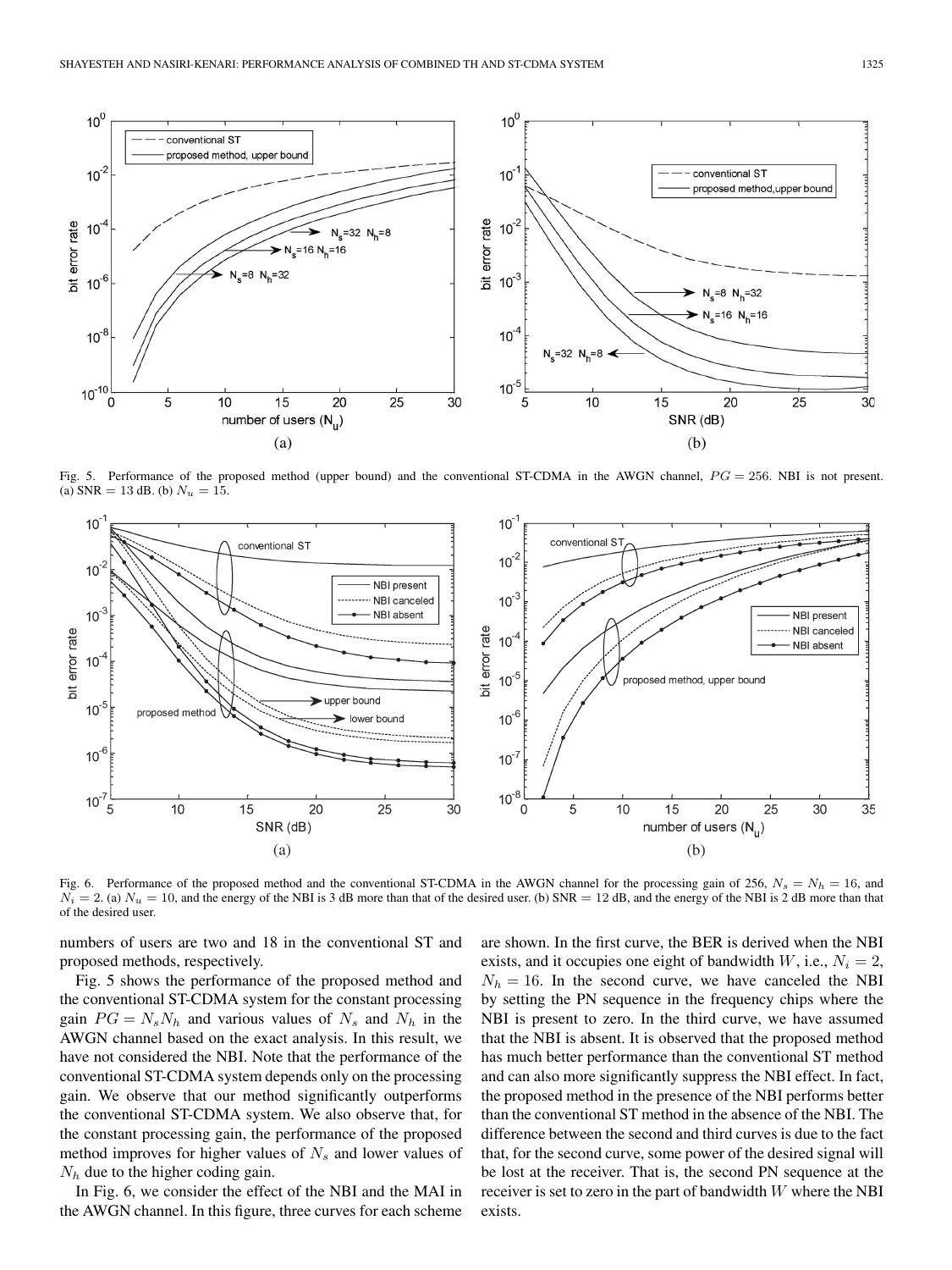

Fig. 7. Performance of the proposed method (lower and upper bounds) and the conventional ST-CDMA versus the ratio of the NBI energy to the desired signal energy in the AWGN channel ( $N_s = N_h = 16$ ,  $N_i = 2$ , SNR = 15 dB, and  $N_u = 10$ ).



Fig. 8. Performance of the proposed method and the conventional ST-CDMA in the presence and absence of the NBI in the fading channel for the processing gain of 256,  $N_s = N_h = 16$ , and  $N_i = 2$ ,  $\bar{\gamma}_b = 15$  dB. The energy of the NBI is 2 dB more than that of the desired user.

In Fig. 7, the performances of the two systems are demonstrated versus the ratio of the energies of the NBI to the desired user. As expected, by increasing the energy of the NBI, the performance degrades. However, it is obvious that the new method outperforms the conventional ST.

Fig. 8 shows the performances of the conventional ST and the new method in the fading channel, in both cases of the absence and presence of the NBI. We observe that the performance of the proposed method in the fading channel is much better than that of the conventional ST, and it can more significantly suppress the NBI. From this figure and our further numerical results, it can be concluded that the results obtained in Figs. 4–7 for the AWGN channel also hold true for the fading channel.



Fig. 9. Performance of the proposed method and the conventional ST-CDMA in the absence of the NBI in the fading channel using the analytical evaluations and simulation results, the processing gain of 256,  $N_s = 8$ ,  $N_h = 32$ , and  $\bar{\gamma}_b = 15$  dB.

In Fig. 9, we have provided the simulation results for the proposed coded scheme in the fading channel. We observe that the simulation results confirm the analytical evaluations. Note that the analytical results show the upper bound, whereas the simulation results demonstrate the exact BER. Furthermore, in this figure, we have included the performance of the proposed method and the conventional ST-CDMA method for the UWB application, with the UWB channel model specified by the IEEE 802.15.4a Group [13]. The center frequency and the bandwidth for this model are set to 6 GHz and 500 MHz, respectively. To evaluate the performance, we have considered the channel discrete model introduced in [16] to compute the channel coefficient for each frequency chip [i.e.,  $\beta_n$  in (39)]. Then, we have numerically computed the integral in (39) by averaging over the  $10^5$  different values of  $\beta_n$  for different sample blocks. From Fig. 9, it is observed that the upper bounds on the BER for the channel model considered in this paper and the model specified by the IEEE 802.15.4a Group are almost the same for both the conventional and proposed ST schemes. Note that it can be shown that, in the frequency domain, each chip sample experiences a fading coefficient (which is denoted by  $(\beta_n s)$  with a distribution that can be computed from the channel characteristic given in the time domain. In [16], the distribution of  $\beta_n$ s is computed for the UWB channel model in [13]. In the model considered in this paper, it has also been assumed that each frequency chip experiences a different fading coefficient but with an independent Rayleigh distribution. Thus, from Fig. 9, it can be concluded that the channel model considered in this paper well approximates the model in [13] for the UWB communications.

Fig. 10 shows the performance of the proposed method and the conventional ST system in the nonfading (AWGN) and fading channels in the presence of the NBI. It is observed that the proposed scheme in the fading channel substantially outperforms the conventional ST method, even when the latter method is operating in the nonfading channel.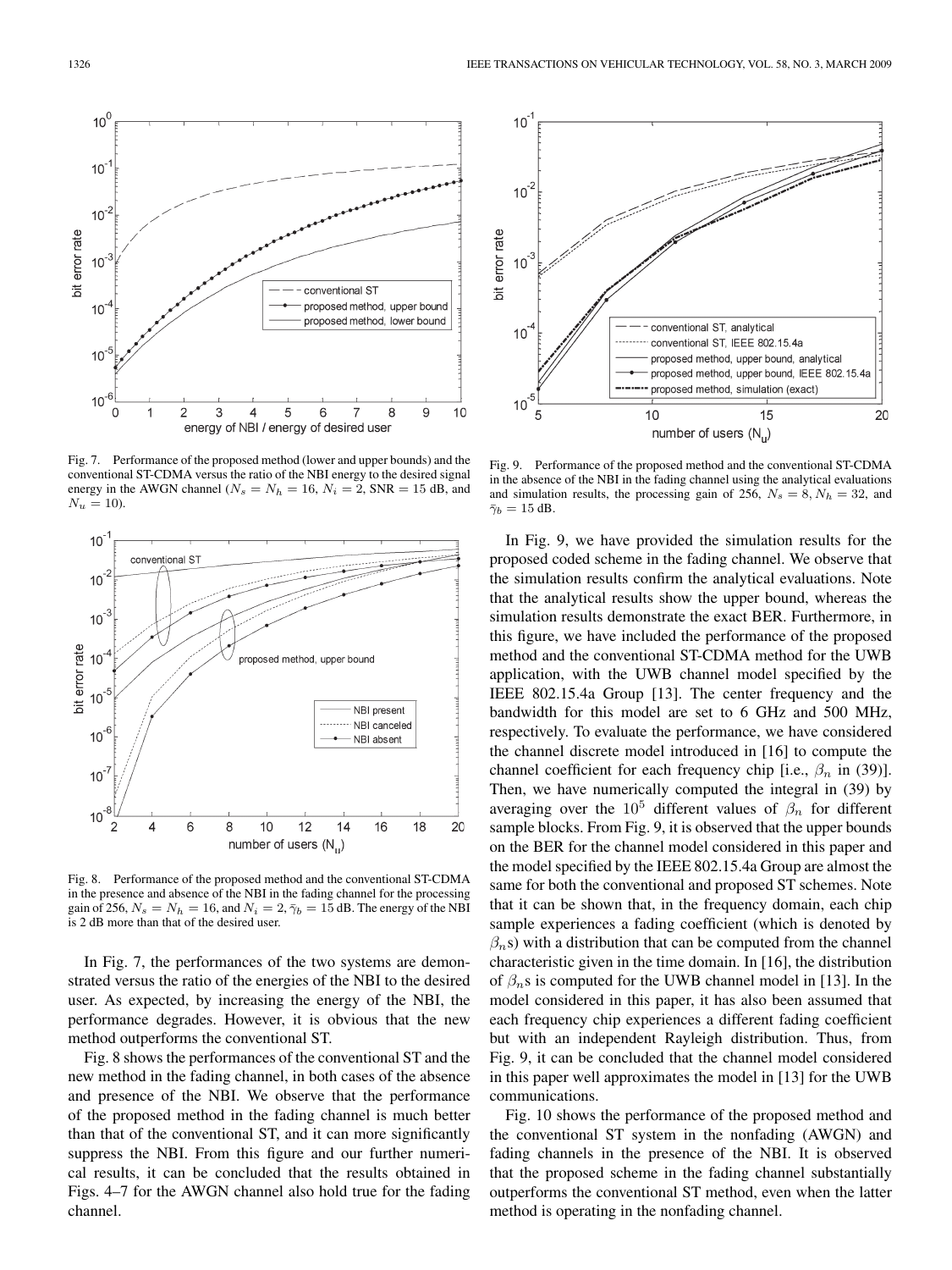

Fig. 10. Performance of the proposed method (upper bound) and the conventional ST-CDMA in the AWGN and fading channels,  $N_s = N_h = 16$ , and  $N_i = 2$ . The SNRs in the fading and AWGN channels are 15 dB, and the energy of the NBI is 2 dB more than that of the desired user.

#### VI. CONCLUSION

We have considered an internally coded TH system using the ST-CDMA technique. The performance of the correlator receiver, followed by the Viterbi decoder, in the AWGN and fading channels was analyzed. We considered the effect of the MAI and the NBI. The upper and lower bounds on the BER using the Beaulieu series were obtained. For comparison, we have also considered the conventional ST-CDMA system, in which the data are sent over the whole bit time with the same processing gain and bandwidth as those of our method. It was shown that the proposed method significantly outperforms the conventional ST-CDMA system. It was demonstrated that the Gaussian approximation for the pdf of the MAI in the AWGN channel has overestimated the number of users, compared with the exact analysis. In addition, in the proposed method, it was observed that, for the constant processing gain, the performance improves for higher values of  $N_s$  and lower values of  $N_h$  due to the increase in the coding gain by  $N_s$ . Furthermore, it was realized that the proposed method could substantially suppress the NBI. The simulation results confirmed the analytical evaluations. In addition, it was demonstrated that, when using the fading parameters recommended by the IEEE 802.15.4a Group for UWB for the performance evaluation, almost the same results are obtained.

# **APPENDIX** CALCULATION OF THE INTEGRAL IN (39)

Here, we compute the integral in (39). Replacing (45) and (47) results in

$$
\int \varphi_{R_{h\neq 0}|U_1,\beta_{\{n\}}}(s) \varphi_{R_{h=0}|U_0,\beta_{\{n\}}}( - s) p\left(\beta_{\{n\}}\right) d\beta_{\{n\}}
$$

$$
= \int_0^\infty \int_0^\infty \prod_{n=0}^{\infty} \left( \frac{1}{2} \exp\left\{2s\Omega_c\beta_n^2\right\} + \frac{1}{2} \exp\left\{-2s\Omega_c\beta_n^2\right\} \right) U_0 + U_1
$$

$$
\times \prod_{n=0}^{N_h/2-1} \exp\{(s^2 N_0 - 2s) \Omega_c \beta_n^2\} \prod_{n=0}^{N_i/2-1} \exp\{\frac{s^2}{2} J_0 \Omega_c \beta_n^2\}
$$
  
 
$$
\times p(\beta_0, \dots \beta_n, \dots, \beta_{N_h/2-1}) d\beta_0, \dots, d\beta_n, \dots, d\beta_{N_h/2-1}.
$$
 (80)

Since the effect of the fading coefficients appears as  $\beta_n^2$  in the equations, by a change in variable, we conclude that  $\lambda_n = \beta_n^2$ <br>has an exponential distribution [14] i.e. has an exponential distribution [14], i.e.,

$$
p_{\lambda_n}(\lambda_n) = \frac{1}{\sigma^2} \exp\left(-\frac{\lambda_n}{\sigma^2}\right) \quad E\left(\lambda_n = \beta_n^2\right) = \sigma^2. \tag{81}
$$

We use the binomial expansion of the first term of the integral in (80), which results in

$$
\left\{\frac{1}{2}\exp(2s\Omega_c\lambda_n) + \frac{1}{2}\exp(-2s\Omega_c\lambda_n)\right\}^{U_0 + U_1}
$$

$$
= \left(\frac{1}{2}\right)^{U_0 + U_1} \sum_{k=0}^{U_0 + U_1} {U_0 + U_1 \choose k} \exp\{2sk\Omega_c\lambda_n\}
$$

$$
\times \exp\{-2s(U_0 + U_1 - k)\Omega_c\lambda_n\}.
$$
(82)

Replacing the preceding term in (80) gives

 $\overline{\phantom{a}}$ 

$$
\left(\varphi_{R_{h\neq0}|U_{1},\beta,\lbrace n\rbrace}(s)\varphi_{R_{h=0}|U_{0},\beta_{\lbrace n\rbrace}}(-s)p\left(\beta_{\lbrace n\rbrace}\right)d\beta_{\lbrace n\rbrace}
$$
\n
$$
=\int_{0}^{\infty}\cdots\int_{0}^{\infty}\cdots\int_{0}^{\infty}\left(\prod_{n=0}^{N_{h}/2-1}\sum_{k=0}^{U_{0}+U_{1}}\left(\frac{1}{2}\right)^{U_{0}+U_{1}}\left(\frac{U_{0}+U_{1}}{k}\right)\right)\times\exp\left\{-2s(U_{0}+U_{1}-2k)\Omega_{c}\lambda_{n}\right\}
$$
\n
$$
\times\left(\prod_{n=0}^{N_{i}/2-1}\exp\left\{\left(s^{2}N_{0}+\frac{s^{2}}{2}J_{0}-2s\right)\Omega_{c}\lambda_{n}\right\}\right)
$$
\n
$$
\times\left(\prod_{n=N_{i}/2}^{N_{h}/2-1}\exp\left\{(s^{2}N_{0}-2s)\Omega_{c}\lambda_{n}\right\}\right)
$$
\n
$$
\times\left(\prod_{n=0}^{N_{h}/2-1}\left(\frac{1}{\sigma^{2}}\right)\exp\left(\frac{-1}{\sigma^{2}}\lambda_{n}\right)\right)
$$
\n
$$
\times d\lambda_{0},\ldots,d\lambda_{n},\ldots,d\lambda_{N_{h}/2-1}.\tag{83}
$$

Since the preceding  $N_h/2$  integrals are independent and have the same form, it suffices to calculate one of them. Then, we obtain

$$
\int \varphi_{R_{h\neq 0}|U_1,\beta_{\{n\}}}(s)\varphi_{R_{h=0}|U_0,\beta_{\{n\}}}(-s)p\left(\beta_{\{n\}}\right)d\beta_{\{n\}}=\left[\left(\frac{1}{2}\right)^{U_0+U_1}\sum_{k=0}^{U_0+U_1}\binom{U_0+U_1}{k}\frac{1}{\sigma^2}\right]
$$